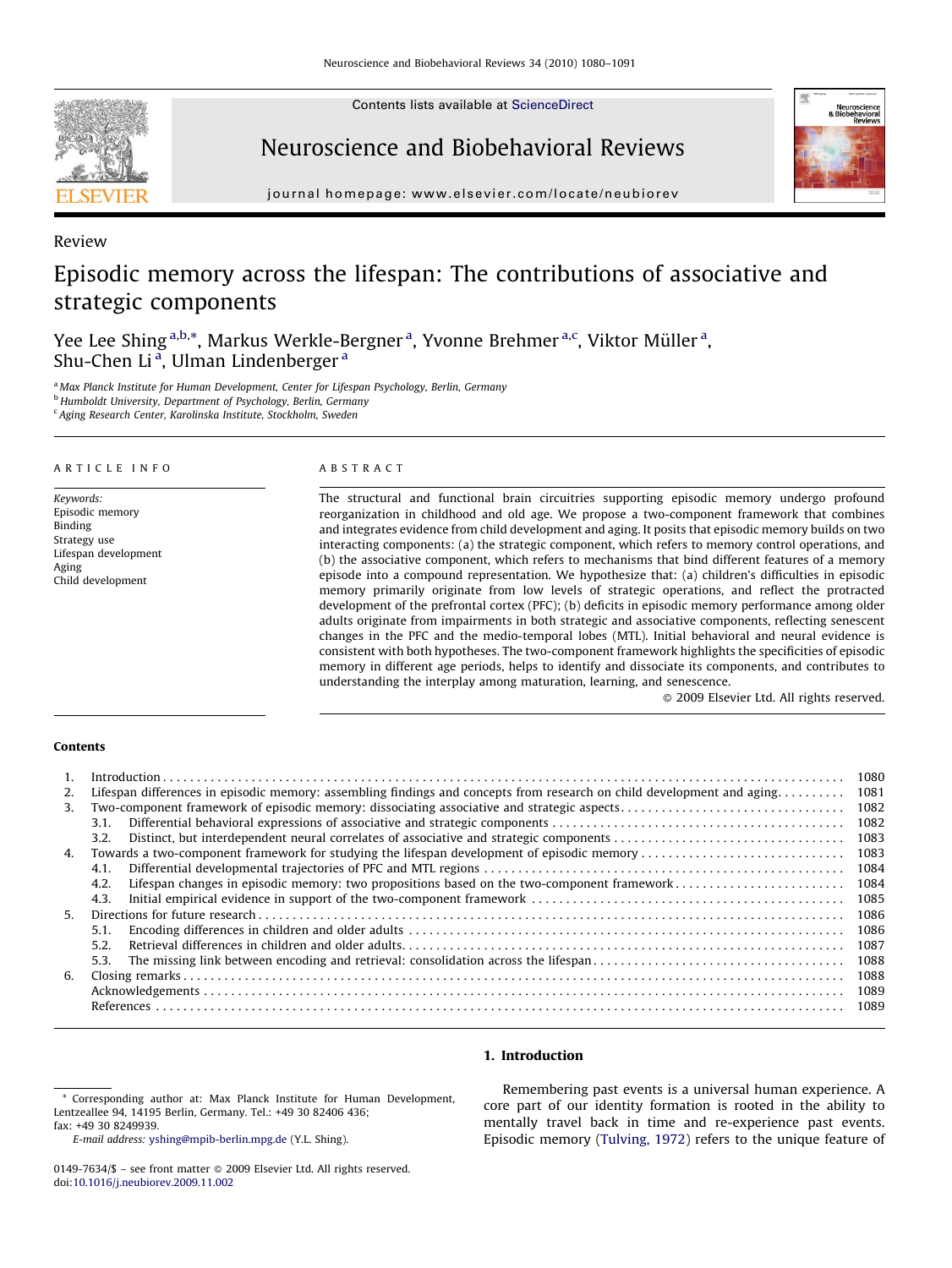human memory as the conscious remembrance of events that are situated in time and place. It follows that episodic memory, as a form of explicit memory, involves the encoding, consolidation, as well as retrieval of events (e.g., [Underwood, 1969\)](#page-10-0). Elements belonging to the same event have to be bound and at the same time separated from other features belonging to different events ([O'Reilly and Norman, 2002; Treisman, 1996; Zimmer et al.,](#page-10-0) [2006\)](#page-10-0). Therefore, the ability to integrate the individual features of an event into a distinctive and cohesive memory representation is critical for the functioning of episodic memory.

Throughout the lifespan, episodic memory functions undergo profound and continuous changes. In general, episodic memory performance has been shown to increase rapidly during childhood ([Schneider and Pressley, 1997](#page-10-0)), and to decrease during adulthood ([Kausler, 1994](#page-10-0)), with accelerated decline in very old age [\(Singer et](#page-10-0) [al., 2003\)](#page-10-0). At the same time, the structural and functional brain circuitries supporting episodic memory also undergo profound reorganization in childhood ([Johnson, 2001; Nelson, 2001](#page-10-0)) and old age [\(Buckner, 2004; Cabeza et al., 2004\)](#page-9-0). It is important to point out that researchers working either in the field of child development or aging have initiated fruitful lines of research to better understand how memory develops and changes within confined age periods (see reviews in [Kausler, 1994; Schneider and Pressley, 1997\)](#page-10-0). However, remarkably little effort has been invested in directly examining and integrating the mechanisms underlying memory changes across the lifespan (but see [Craik and Bialystok, 2006\)](#page-9-0).

In this light, the present review, along with the framework we propose herein, seeks to foster and integrate knowledge about the differences, commonalities, and dependencies among the mechanisms that regulate episodic memory development across the various life periods. Furthermore, we aim to achieve a more comprehensive understanding of the mutual dependencies between neuronal and behavioral changes across the lifespan ([Baltes et al., 2006b; Craik and Bialystok, 2006; Lindenberger et al.,](#page-9-0) [2006\)](#page-9-0).

The present review focused on the investigation of age-related differences in episodic memory from middle childhood (beginning at around six years of age) to old age. The reason for starting in middle childhood is linked to the autonoetic (i.e., capacity for mental time travel) and self-referential nature of episodic memory ([Wheeler et al., 1997\)](#page-11-0). While important changes take place in children's memory before 6 years, the ability to remember events as experiences emerges only after around this age ([Perner and](#page-10-0) [Ruffman, 1995](#page-10-0)).

We propose a two-component framework of episodic memory development that combines and integrates neuronal and behavioral evidence. According to this framework, the ontogeny of episodic memory builds on the interaction between two components: (1) The strategic component, which refers to control processes that aid and regulate memory functions at both encoding and retrieval. These processes may include elaboration and organization of memory content at encoding, and specification, verification, monitoring, and evaluation of relevant information at retrieval (e.g., [Simons and Spiers, 2003](#page-10-0)). (2) The associative component, on the other hand, refers to mechanisms of binding together different features of the memory content into coherent representations [\(Treisman, 1996; Zimmer et al., 2006\)](#page-10-0).

In the following sections, we will unfold the theoretical assumptions and empirical implications of the framework. We begin by briefly outlining some major behavioral findings concerning episodic memory changes across child development and aging. We then introduce the two-component framework of episodic memory and the associated neural correlates in some detail. Following this, we review the available evidence on agerelated differences in the neural correlates of strategic and associative components. In the final section, we propose three possible lines of future research that can be derived from the twocomponent framework. In doing so, we hope to demonstrate how the proposed two-component framework of episodic memory, which is grounded in general assumptions about lifespan changes in cognition ([Baltes et al., 2006b; Lindenberger et al., 2006\)](#page-9-0), accounts for existing findings, and, more importantly, leads to novel predictions.

# 2. Lifespan differences in episodic memory: assembling findings and concepts from research on child development and aging

The following review selectively focuses on commonalities and differences in findings on episodic memory across different age periods. To facilitate this comparison, we proceed along four general research themes that are common to both child developmental and aging research.

First, differential patterns of age differences in memory have been noted on the automatic/effortful dimension (cf. [Schneider and](#page-10-0) [Shiffrin, 1977](#page-10-0)). Behavioral evidence indicates that mnemonic abilities develop from childhood, through adolescence, and into young adulthood [\(Schneider and Pressley, 1997](#page-10-0)). However, the patterns of differences vary depending on task characteristics. A general observation is that forms of memory requiring less conscious control develop earlier than forms of memory that require considerable degrees of strategy use (e.g., [Gathercole,](#page-9-0) [1998\)](#page-9-0). For example, experimental variations of retrieval conditions reveal differential rates of progression, with smaller age differences being found in recognition memory than in cued or free recall (e.g., [Perlmutter and Lange, 1978](#page-10-0)). Similarly, memory change during adulthood can be organized along the automatic/effortful dimension. Older adults show poorer performance than younger adults on explicit memory tasks, with the difference in performance being largest in free recall, followed by cued recall and recognition (e.g., [Craik and McDowd, 1987](#page-9-0)). These findings are consistent with the effortful/automatic distinction, as recall generally requires more self-initiated processing, thereby putting higher demands on strategy use and cognitive control compared to recognition. They also fit the distinction between ''environmental support'' versus ''self-initiated activities'' proposed by [Craik](#page-9-0) [\(1986\),](#page-9-0) which accounts for the benefits that older adults derive from retrieval cues and paradigms such as recognition memory relative to free recall. The basic idea is that older adults are less capable of self-initiating appropriate retrieval processes, but can organize and execute such processes when supported by adequate input from the external context.

Second, both younger children and older adults have been shown to encounter difficulties in source monitoring relative to younger adults. Source monitoring refers to the ability to specify contextual information surrounding memory traces ([Johnson et al.,](#page-10-0) [1993\)](#page-10-0). For example, children below the age of 6 years seem to have difficulties in judging whether they performed or imagined an action ([Foley and Johnson, 1985; Lindsay et al., 1991](#page-9-0)). Accordingly, several researchers proposed that preschoolers (3–5-year-olds) are more susceptible to false suggestions in eyewitness testimony because they easily confuse the sources of events ([Ackil and](#page-9-0) [Zaragoza, 1995; Poole and Lindsay, 1995](#page-9-0)). At the other end of the lifespan, older adults also show pronounced difficulties in memory for context [\(Spencer and Raz, 1995\)](#page-10-0). Furthermore, it has been suggested that age-related deficits in source memory, and episodic memory in general, involve failures to adequately associate target items with other items, or target items with their contexts (see review in [Old and Naveh-Benjamin, 2008\)](#page-10-0), an observation termed the associative deficit hypothesis [\(Naveh-Benjamin, 2000\)](#page-10-0).

The third common theme refers to the differential reliance on familiarity and recollection retrieval processes across the lifespan.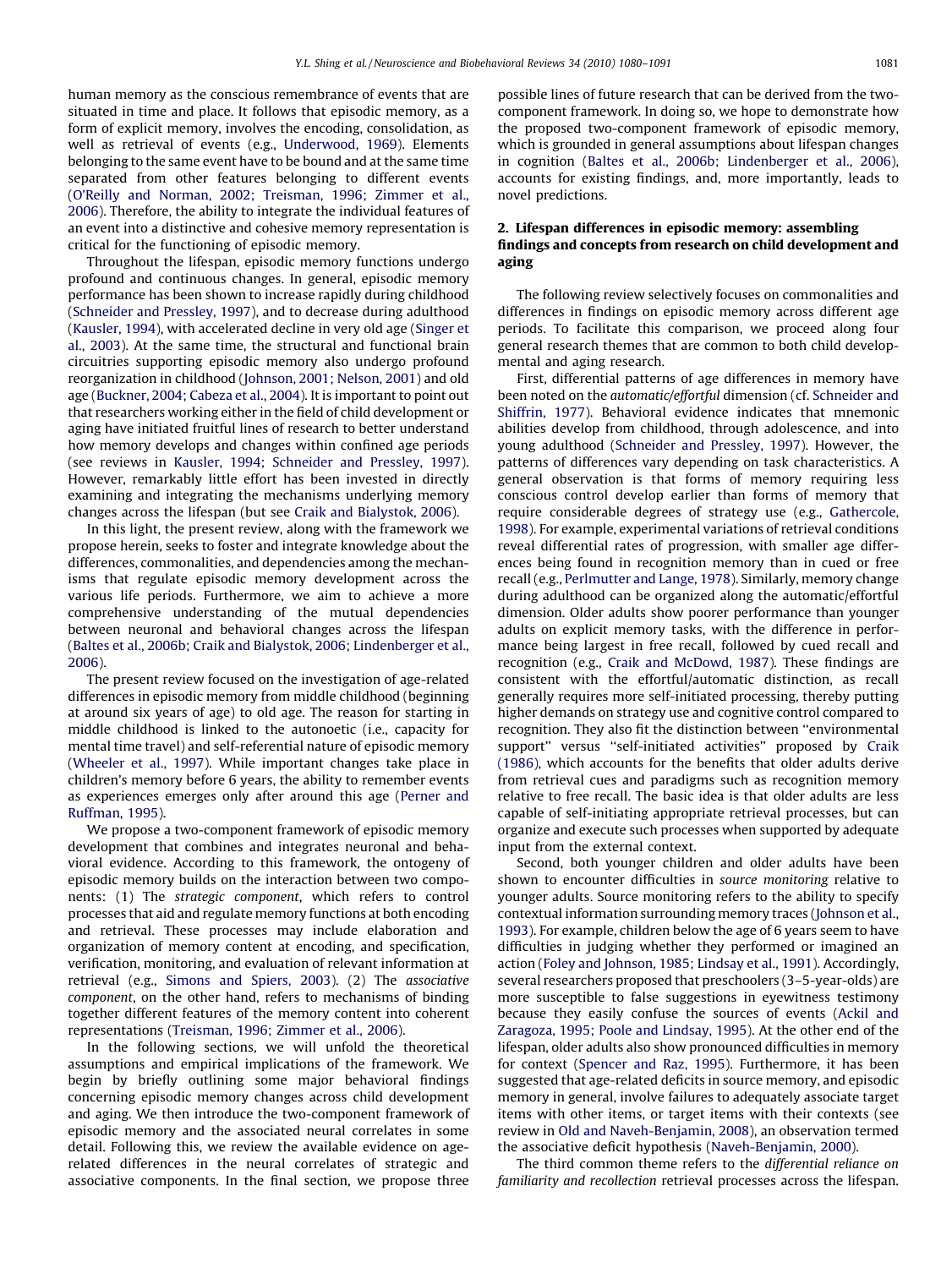According to the dual-process account [\(Yonelinas, 2002\)](#page-11-0), remembering past events can be based on retrieval accompanied by specific contextual details (i.e., recollection) or on the feeling of knowing that an event is old or new without necessarily recollecting specific details (i.e., familiarity). Despite difficulties faced by developmental researchers to study mental experiences in children, emerging evidence suggests that the development of recollection extends into adolescence, whereas familiarity matures earlier during childhood (e.g., [Brainerd and Reyna, 2004; Ghetti](#page-9-0) [and Angelini, 2008\)](#page-9-0). At the other end of the lifespan, older adults have been found to rely more on familiarity processes during retrieval as they face difficulties in recollecting details of memory episodes ([Healy et al., 2005; Jacoby and Hay, 1998](#page-10-0)).

Finally, the fourth common research theme refers to changes in the organization of memory representations in childhood and old age ([Craik and Bialystok, 2006\)](#page-9-0). Representational systems are postulated to be hierarchically organized, ranging from specific episodic instances to general, context-free concepts ([Craik and Lockhart,](#page-9-0) [1972](#page-9-0)). According to [Craik and Bialystok \(2006\)](#page-9-0), access to the different levels develops asymmetrically over the lifespan. During development, children have good access to the lower-level episodic instances and gradually build concepts at the higher levels. Older adults, on the other hand, retain access to higher conceptual levels but progressively lose access to the lower levels, such as the details of memory episodes. In a similar vein, the fuzzytrace theory by [Brainerd and Reyna \(1990\)](#page-9-0) posits that memory representations can be aligned on a continuum ranging from literal, verbatim traces (corresponding to representations constrained to the surface form of memory content) to fuzzy, gist-like traces (corresponding to generalized representations including semantic meaning of memory content). In terms of developmental differences, during the preschool and early elementary-schoolyears an initial improvement in verbatim memory can be noted. Gist memory, on the other hand, tends to lag behind in development. Overall, children experience a shift from relying on context-specific to gist-like representations over developmental periods [\(Brainerd and Reyna, 2004](#page-9-0)). The higher interference susceptibility of verbatim traces may thereby contribute to lower memory performance in younger children. In connection to the developmental progression of familiarity/recollection, fuzzy-trace theory posits that true recollective experiences are by-products of the retrieval of verbatim traces ([Brainerd et al., 1999](#page-9-0)). Therefore, recollection, in parallel to accessibility to verbatim trace, increases with age [\(Brainerd and Reyna, 2004; Paz-Alonso et al., 2008](#page-9-0)).

At the other end of the lifespan, older adults tend to retain good access to high-level conceptual representations, as demonstrated by the prolonged maintenance and potential for growth of skills that are highly dependent on biographically acquired bodies of knowledge ([Lindenberger, 2001](#page-10-0)). At the same time, their access to the details of specific memory episodes is deteriorating, in line with general impairments in fluid abilities. As a consequence, older adults are more likely to rely on semantic gist than younger adults. For instance, older adults show a more pronounced increase than younger adults in the erroneous retrieval of lures after studying semantically related items in the encoding list (i.e., the Deese-Roediger-McDermott paradigm; [Norman and Schacter, 1997\)](#page-10-0).

Taken together, despite a lack of integration across child developmental and aging research, we note some similarities among research themes pursued in the two fields. To some extent, children and older adults may exhibit similar behavioral patterns, especially along the automatic/effortful dimension, in that both age groups have difficulties in effectively engaging in memory control processes. In addition, both younger children and older adults have difficulty in monitoring the source of a memory event. However, this ability develops relatively quickly during childhood; children beyond preschool age no longer show pronounced source monitoring difficulties in comparison to young adults. In terms of memory retrieval, both younger children and older adults tend to rely more on familiarity processes. However, they differ in the creation of memory representations, such that younger children tend to create verbatim traces that are more susceptible to interference, while older adults tend to create more gist-like traces that may be more susceptible to pronounced intrusion errors.

# 3. Two-component framework of episodic memory: dissociating associative and strategic aspects

In the following, we suggest a two-component framework for the study of episodic memory that attempts to bridge the gap between research on childhood and research on aging. The distinction between associative and strategic components of episodic memory is at the core of this framework. In our view, many age-related changes in memory across the lifespan can be conceptualized as reflecting changes in one or both of the components as well as in their interactions.

The two-component framework proposed here is by no means a radical departure from existing theories of episodic memory. Rather, it contains threads of established conceptions of episodic memory, especially those that distinguish between associativebinding and strategic-control components and their neural correlates [\(Eichenbaum, 2002; Moscovitch, 1992; O'Reilly and](#page-9-0) [Norman, 2002; Prull et al., 2000; Simons and Spiers, 2003](#page-9-0)). What we see as a novel contribution of our framework is to link these conceptions to a lifespan perspective, with, as we hope, mutual benefits for the understanding of lifespan development and the functioning of episodic memory ([Brehmer et al., 2007; Shing et al.,](#page-9-0) [2008; Werkle-Bergner et al., 2006\)](#page-9-0).

# 3.1. Differential behavioral expressions of associative and strategic components

The associative component of episodic memory refers to mechanisms during encoding, storage, and retrieval that bind different aspects of an event into a cohesive memory episode ([Treisman, 1996; Zimmer et al., 2006\)](#page-10-0). Binding mechanisms can operate either among different features of a given memory item (e.g., [Chalfonte and Johnson, 1996\)](#page-9-0), between different memory items (e.g., [Naveh-Benjamin, 2000\)](#page-10-0), or between a given memory episode and its context (e.g., [Spencer and Raz, 1995\)](#page-10-0). Therefore, binding mechanisms refer to a set of cognitive processes that associate features within a memory trace or several memory traces among each other ([Zimmer et al., 2006](#page-11-0)). Furthermore, mechanisms of association formation, consolidation, and retrieval exist at different ''levels of binding'', ranging from perceptual-feature binding to the formation of higher-order memory, concepts, and ideas [\(Murre et al., 2006\)](#page-10-0).

Alongside the associative component, the strategic component contributes to memory functions through cognitive control operations that support the encoding of discrete memory traces, and the subsequent strategic search, retrieval, and evaluation of stored representations [\(Rugg and Wilding, 2000; Simons and](#page-10-0) [Spiers, 2003\)](#page-10-0). Strategic encoding may involve organization and elaboration of the memory features, presumably by making use of one's existing semantic knowledge to incorporate specific relational aspects between them. At retrieval, dependent on the task at hand, internally generated or externally provided retrieval cues may be specified and used to strategically search among stored representations. During retrieval of a memory representation, it needs to be monitored and verified before a mnemonic decision can be made. At the same time, given the vast amount of information available in memory, momentarily competing, irrelevant memory traces can be co-activated; this calls for controlled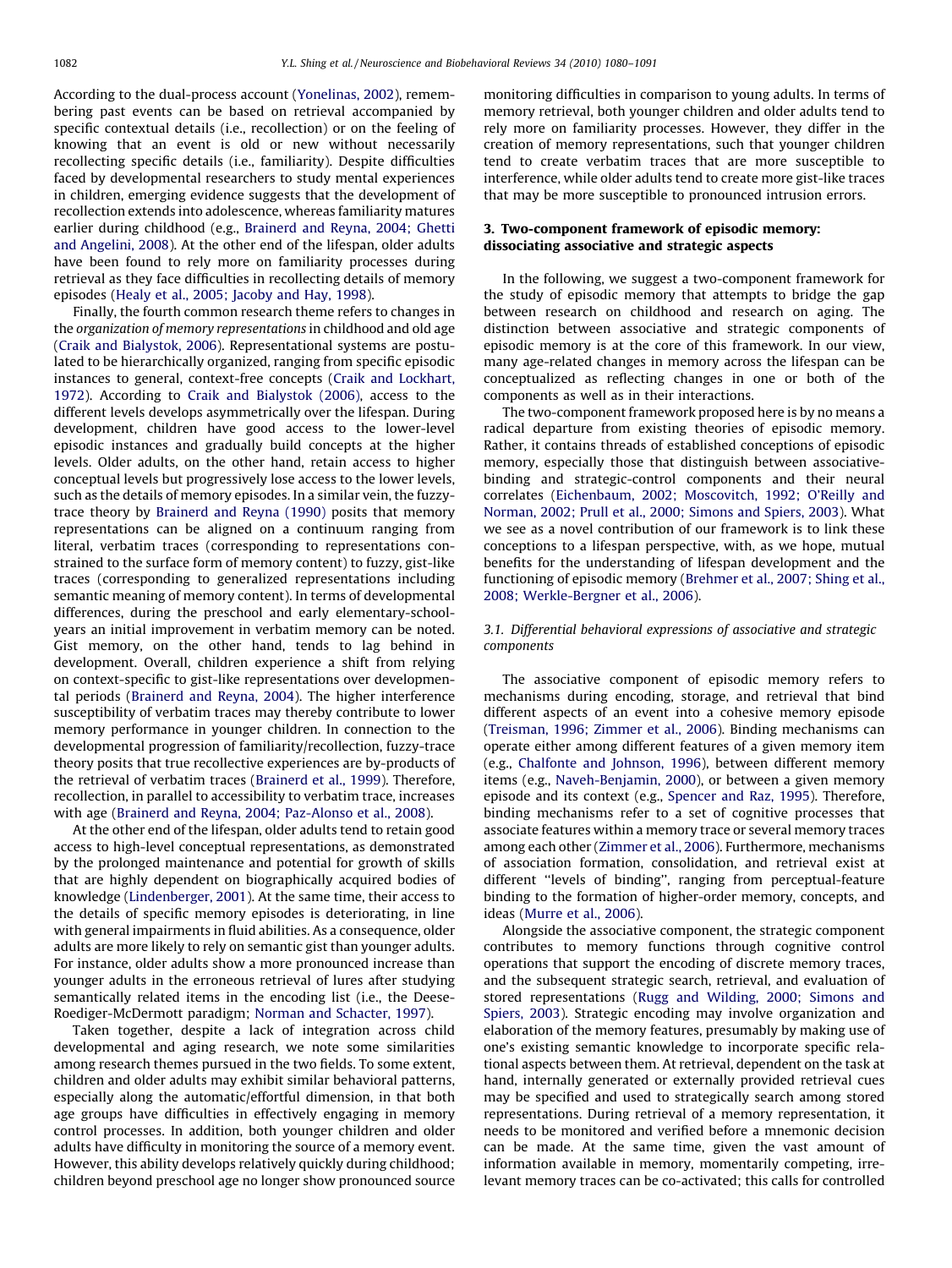processes to resolve the conflict. In contrast to the associative component that is employed relatively automatically, strategic processes appear effortful and may be self-activated spontaneously, or elicited by instruction. This notion of strategic activity is reminiscent of the levels-of-processing theory (cf. [Craik and](#page-9-0) [Lockhart, 1972\)](#page-9-0), as both accounts postulate that successful encoding and retrieval are facilitated by 'self-initiated processing.'

# 3.2. Distinct, but interdependent neural correlates of associative and strategic components

Early neuronally informed models of episodic memory (e.g., [Moscovitch, 1992\)](#page-10-0) postulated that the strategic component depends primarily on the frontal cortex, whereas the associative component relies mostly on the medial temporal region (especially the hippocampus). This distinction has gained empirical support in recent years, as numerous studies, including case studies with amnesic patients and animal models, indicate that the medial temporal lobe (MTL) and the prefrontal cortex (PFC) contribute to memory in critical and separable ways ([Simons and Spiers, 2003;](#page-10-0) [Werkle-Bergner et al., 2006\)](#page-10-0).

Reviews of animal models and human brain-lesion studies suggest that the hippocampal formation and associated structures contribute to the formation and maintenance of memories [\(Squire,](#page-10-0) [2004\)](#page-10-0), and particularly to the establishment of associations between episodic features in memory, that is, binding ([Cohen](#page-9-0) [and Eichenbaum, 1993; Davachi and Wagner, 2002](#page-9-0)). Recent evidence from the neuroimaging literature has provided further specification of how distinct MTL regions contribute differentially to episodic memory formation. In particular, subsequent memory studies have demonstrated that the magnitude of activation in the hippocampus during encoding is critically associated with later objective and subjective indices of relational memory (see review in [Davachi, 2006\)](#page-9-0). While the hippocampus is clearly involved in the acquisition of new relational information, its particular role in the retrieval of past memories, especially remote memory, is less clear. For recent memory, the hippocampus is thought to be involved in the reinstatement of memory representations during retrieval. In particular, neuroimaging and animal studies support the hypothesis that familiarity and recollection rely on the hippocampus and parahippocampal region (e.g., perirhinal cortex), respectively (see [Aggleton and Brown, 2006](#page-9-0)). For remote memory, the involvement of hippocampus is under debate. Current accounts of memory consolidation, such as the multiple-trace theory, suggest that the hippocampus is needed to re-experience detailed episodic memories no matter how old they are (e.g., [Moscovitch et al.,](#page-10-0) [2006\)](#page-10-0). The standard consolidation model, on the other hand, suggests a prolonged process of consolidation in which the contribution of the hippocampus diminishes as consolidation proceeds, until the neocortex and other structures are ready to sustain the permanent memory trace (see review in [Dudai, 2004\)](#page-9-0). Supporting evidence has been reported for both models. Current conceptions speculate that the hippocampus may specifically be involved in retrieval of certain types of remote memories (e.g., vivid autobiographical memory), whereas new memory traces that get quickly independent of the hippocampus may be more easily integrated in an existing knowledge network or schema (see [Fernandez and Tendolkar, 2009\)](#page-9-0).

Compared to the early interest in the MTL, the importance of the frontal lobe regions for memory processes has been appreciated only recently. In an important early functional neuroimaging study, [Fletcher et al. \(1998\)](#page-9-0) tested the hypothesis that activations within the left PFC reflect organizational processes necessary for optimal memory encoding. Participants were asked to study word lists that consisted of categorically related words. According to the encoding instruction, the word lists varied in the degree of organization the participants were required to perform in order to facilitate encoding. Results showed that the condition in which words were already organized produced the least degree of left PFC activity, whereas the condition that required participants to selfgenerate an organizational structure was associated with the highest activity in this region. Together with converging results from other studies, this finding revealed that the episodic memory system includes neocortical regions. In general, the PFC, particularly the lateral regions, serves strategic/cognitive control functions that are necessary for the creation of durable memory representations through organization and elaboration of the relevant stimuli (e.g., [Cabeza and Nyberg, 2000; Kramer et al.,](#page-9-0) [2005; Rajah and D'Esposito, 2005\)](#page-9-0). In terms of retrieval, it is widely accepted that the PFC plays a key role in controlling episodic retrieval in general and resolving interference in particular (see review in [Fletcher and Henson, 2001](#page-9-0)). The PFC has been shown to be activated by various component processes of retrieval control, including retrieval orientation, retrieval effort, and post-retrieval monitoring (e.g., [Badre and Wagner, 2007; Rugg and Wilding,](#page-9-0) [2000\)](#page-9-0). Dorsolateral PFC has been implicated in post-retrieval monitoring such as verification, monitoring, and evaluations of representations (e.g., [Achim and Lepage, 2005\)](#page-9-0). Ventrolateral PFC, on the other hand, seems to be involved in the strategic search of stored representations, maintenance of retrieved information, and selection of a specific memory among competing ones [\(Badre and](#page-9-0) [Wagner, 2007](#page-9-0)).

Taken together, the ability to encode and retrieve episodic associations relies on a distributed functional network between MTL/hippocampal memory mechanisms (primarily for relational/ binding processes) and PFC-mediated cognitive control processes (primarily for strategic encoding and controlled retrieval processes). However, the story does not end here, as a clear separation of associative and strategic components would not do justice to their interdependence, neither at the cognitive nor at the neural level of analysis. The neural networks for episodic memory are distributed across multiple brain regions, both at encoding [\(Otten](#page-10-0) [and Rugg, 2001\)](#page-10-0) and at retrieval [\(Buckner and Wheeler, 2001;](#page-9-0) [Paller and Wagner, 2002](#page-9-0)). Analyses of neuroanatomical connections (e.g., [Warrington and Weiskrantz, 1982\)](#page-10-0) and functional connectivity point towards intricate interactions between PFC and MTL regions during encoding and retrieval (e.g., [McIntosh et al.,](#page-10-0) [1997\)](#page-10-0). Furthermore, the PFC utilizes a wide range of learned associations to serve as control signals for the guidance of the dynamic flow of neural activity in response to different task demands [\(Miller and Cohen, 2001](#page-10-0)). In other words, on the one hand, the very processes supporting the strategic aspect of episodic memory may involve learned associations; and on the other hand, learned associations are likely to be more durable and distinctive when optimal strategic control is called into service.

In sum, the associative and strategic components are interdependent at neuronal and functional levels, posing a challenge for empirical dissociation. In this situation, a lifespan approach to the study of memory may help to disentangle the relative contributions of associative and strategic components as the two components change at different rates across life periods.

# 4. Towards a two-component framework for studying the lifespan development of episodic memory

We propose that the two components contribute to the lifespan trajectory of episodic memory functioning in dissociable ways. At the neural level, brain regions supporting memory functioning undergo substantial alterations across the lifespan (e.g., [Buckner,](#page-9-0) [2004; Nelson, 2001](#page-9-0)). In the following, we will first assemble and integrate existing evidence on age differences in the neural correlates supporting the associative and the strategic components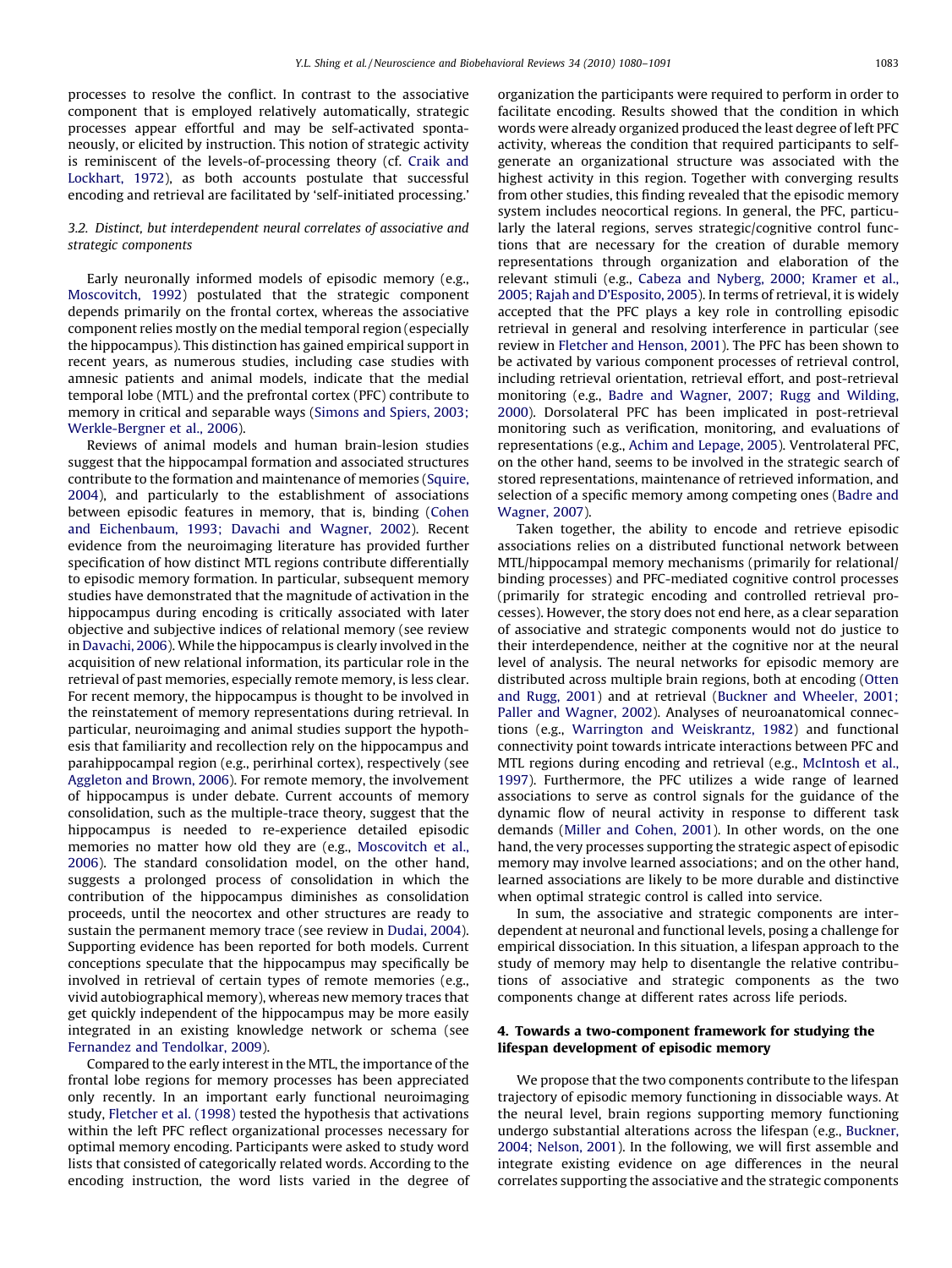of episodic memory, introduce two propositions that capture the hypothesized dissociation in the age trajectories of the two components, and finally present a recent study that aimed at a direct empirical test of this dissociation.

#### 4.1. Differential developmental trajectories of PFC and MTL regions

In terms of brain development, anatomical and post-mortem studies show that the PFC in general, and its dorsolateral regions in particular, undergo profound maturational changes well into adolescence, while MTL regions mature at faster rates (e.g., [Gogtay](#page-9-0) [et al., 2006; Sowell et al., 2003\)](#page-9-0). At the functional level, eventrelated potential (ERP) and functional magnetic resonance imaging (fMRI) studies support an association between the slower development of memory for context and details and the prolonged maturation of PFC networks (e.g., [Cycowicz et al., 2001, 2003; Ofen](#page-9-0) [et al., 2007](#page-9-0)). Thus, existing evidence suggests that the development of episodic memory functions is paralleled by an age-related increase in PFC integrity, whereas memory-related MTL functioning remains relatively constant across middle childhood.

With respect to brain aging, prefrontal regions show linear declines in cortical volume beginning in the mid-20s ([Raz et al.,](#page-10-0) [2005; Sowell et al., 2003\)](#page-10-0). The frontal-lobe hypothesis of cognitive aging suggests that many age-related changes in cognition, including episodic memory, reflect, to a large extent, senescent structural and neurochemical changes of the frontal lobes [\(Buckner,](#page-9-0) [2004; West, 1996](#page-9-0)). In older adults, episodic memory function has been associated with increased bilaterality in PFC activation, sometimes resulting from increases in activation of the nondominant hemisphere, or reduced activation in the dominant hemisphere that is usually activated by the younger adults (see reviews in [Cabeza, 2002; Park and Gutchess, 2005\)](#page-9-0). At the same time, accelerated patterns of decline are also observed in the MTL regions, with a marked decline observed in the hippocampus and the entorhinal cortex (e.g., [Raz et al., 2004, 2005](#page-10-0)). Functionally, ageassociated impairments in these regions (the hippocampus particularly) have been linked to older adults' difficulties in forming new associations in working memory ([Mitchell et al., 2000](#page-10-0)) and episodic memory [\(Daselaar et al., 2003; Grady et al., 2003\)](#page-9-0), and in separating new associations from existing memory traces stored in long-term memory (e.g., [Daselaar et al., 2006; Wilson et al., 2006](#page-9-0)).

Interestingly, a recent multivariate study ([Raz et al., 2005\)](#page-10-0) examining individual differences in rates of volume shrinkage has reported a strong correlation between volume losses in the hippocampus and losses in the white matter of the PFC, indicating that adults whose hippocampus shrinks more than average also tend to lose more white matter in the PFC (reliability-adjusted correlation,  $r = .70$ ,  $p < .0001$ ). This finding suggests that senescent changes in the PFC and the MTL are interdependent and may affect the functioning of the strategic and associative components in a coordinated rather than orthogonal manner.

### 4.2. Lifespan changes in episodic memory: two propositions based on the two-component framework

Based on the preceding behavioral and neural evidence on developmental changes in episodic memory functioning from childhood to old age, we now are in a position to formulate two propositions regarding its ontogeny. In terms of the twocomponent framework, the first proposition refers to the associative, and the second to the strategic component of episodic memory.

Proposition 1. The associative component of episodic memory matures in middle childhood, and undergoes senescent decline in late adulthood and old age.

Proposition 2. The strategic component of episodic memory matures later, in approaching adolescence and young adulthood, and undergoes senescent decline in late adulthood and old age.

In combination, the two propositions result in the prediction of a lifespan dissociation between associative and strategic components: Whereas the development of the strategic component trails behind the associative component in childhood, resulting in a clear lead-lag relation between the two components, both associative and strategic components decline in old age.

The results of a study on working memory by [Cowan et al.](#page-9-0) [\(2006\)](#page-9-0) support the lifespan dissociation within the associative component detailed by our first proposition. In a change-detection paradigm ([Luck and Vogel, 1997](#page-10-0)), participants were asked to detect changes in either single features (different color of a square stimulus), or in feature conjunctions (different color and location), the latter requiring more binding-related processing. Older adults often failed to notice the feature-conjunction change, especially when single-feature and feature-conjunction trials were intermixed. The two child groups (aged 8–10 and 11–12 years) showed lower performance levels than younger adults on both kinds of trials. The age difference on the feature-conjunction trials was, however, not as disproportionately large as in the group of older adults. This finding lends additional support to the notion that the associative component of memory performance is relatively mature by middle childhood (see also [Sluzenski et al., 2006\)](#page-10-0), but undergoes substantial decline with aging.

Turning to the strategic component, direct lifespan comparisons are scarce (but see [Shing et al., 2008,](#page-10-0) reported in detail below). In children, strategic encoding behavior in memory has been studied in sort-recall paradigms with lists of semanticallyrelated pictures. Numerous studies have shown that memory strategies assessed in this manner develop rapidly throughout the elementary-school years (for a review, see [Schneider and Pressley,](#page-10-0) [1997](#page-10-0)). High-level organizational strategies are typically not observed in children younger than six years of age, even after explicit instruction. Later kindergarten and early-grade schoolchildren still do not spontaneously display strategic organizational behavior, but the reluctance to engage in strategic behavior can be overcome through instruction. During later elementary school years, children begin to display strategic behavior without being prompted to do so, and may go through a transitional phase in which they do not benefit immediately from its use. In summary, this line of research suggests that the full range of memory-related strategic behaviors is not mastered before the end of the elementary school years [\(Schneider and Pressley, 1997\)](#page-10-0). In parallel to changes in strategic encoding behavior, various cognitive control processes undergo extended improvements with development and may contribute to progress in memory retrieval functions. These processes include the ability to inhibit attention to irrelevant stimuli, to remember the task stimulus set, and make selections in line with current goals, and to maintain and manipulate information in working memory (e.g., [Crone et al.,](#page-9-0) [2006; Davidson et al., 2006\)](#page-9-0).

At the other end of the lifespan, older adults appear to engage in memory-relevant strategic processes less efficiently than younger adults ([Dunlosky and Hertzog, 1998; Dunlosky et al., 2005;](#page-9-0) [Kausler, 1994](#page-9-0)). Recent evidence indicates that strategic impairments are not confined to encoding. For instance, [Naveh-Benjamin](#page-10-0) [et al. \(2007\)](#page-10-0) showed that instructions to use appropriate strategies during encoding and retrieval led to a reduction of associative deficits in older adults relative to younger adults, more so than instructions restricted to encoding alone. In terms of self-reported strategy use, [Dunlosky et al. \(2005\)](#page-9-0) found that aging-related deficits are substantial for the recall of mediators (e.g., images or sentences generated at encoding), small for decoding mediators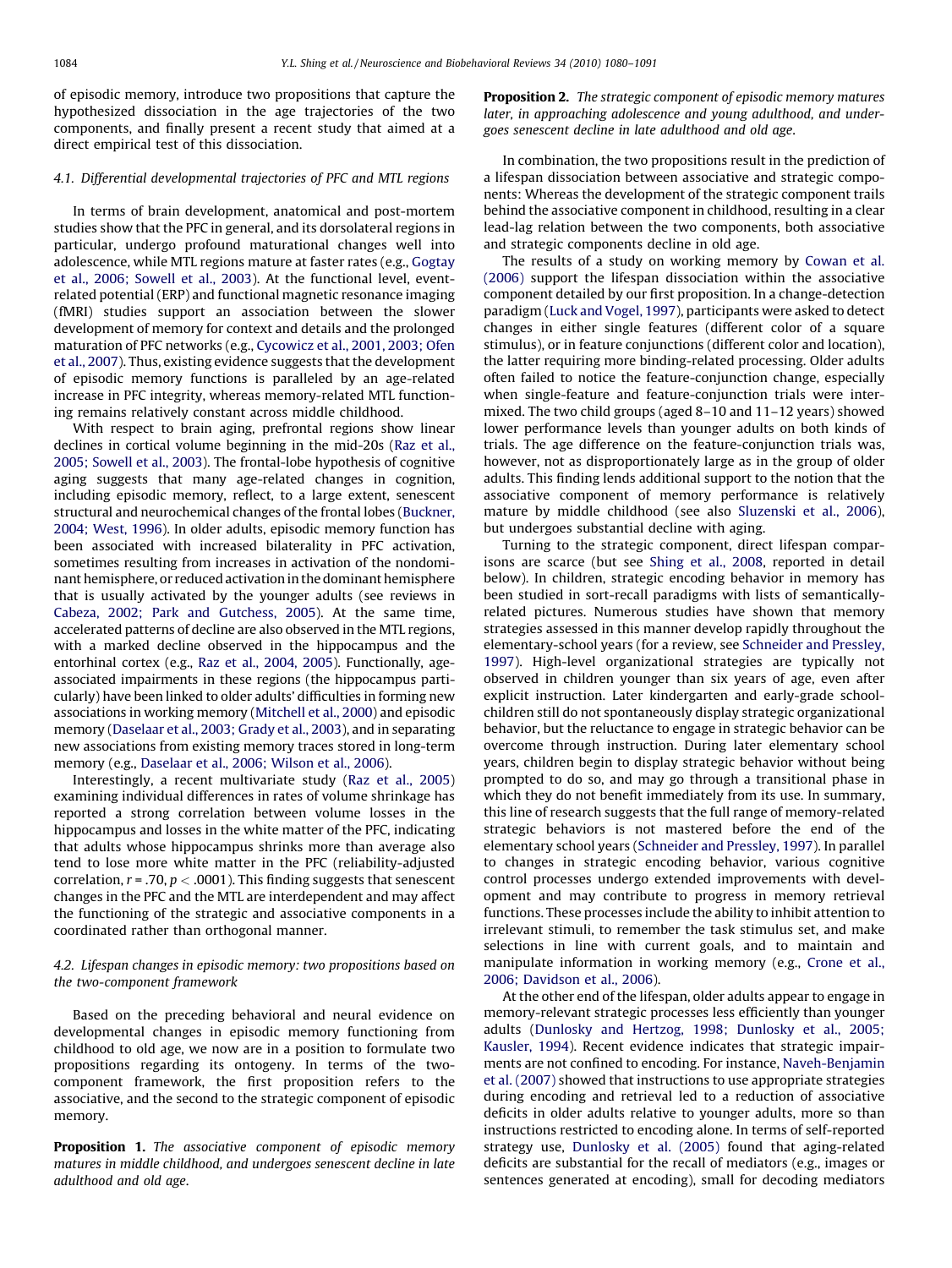when recalled, and absent for producing mediators in the first place. Hence, older adults seem to have difficulties in engaging in effective strategic processes both at encoding and retrieval. Taken together, our postulation of lifespan changes in the strategic component of episodic memory is in agreement with the emphasis that [Craik and Bialystok \(2006\)](#page-9-0) placed on cognitive control as a mechanism of change throughout the lifespan.

# 4.3. Initial empirical evidence in support of the two-component framework

The available evidence presented so far appears to be consistent with the lifespan dissociation of associative and strategic components predicted by the two-component framework. However, the two propositions were not yet tested directly in a lifespan sample within the same experiment. To overcome this, [Shing et al.](#page-10-0) [\(2008\)](#page-10-0) recently conducted a lifespan study that systematically varied the demands on associative and strategic components with an associative recognition memory task in a within-person repeated-measures design. Participants were presented with a list of word pairs, and were subsequently tested for their memory of either the single words (item recognition test), or the associations between the word pairs. The demands on the associative component were manipulated by using word pairs with (a) low and (b) high associative strength (i.e., German-German ''GG'' vs. German-Malay ''GM'' word pairs), and the demands on strategic component were manipulated by study instructions that emphasized (a) incidental item encoding, (b) intentional pair encoding, and (c) elaborative strategic encoding. A practice-based follow-up study for the GM condition was also conducted to induce further improvements in participants' performance in this condition.

The main findings were consistent with the two-component framework (see Fig. 1). First, in comparison to children, older adults initially performed slightly better in item- and pairinstruction sessions. This may have reflected older adults' ability to make use of their larger repertoire of knowledge and semantic memory acquired from life experience. However, children showed a higher performance gain from strategy instructions for the GG condition and also from practice for the GM condition. Thus, children improved more than older adults in forming associations between memory items when provided with a combination of instruction in a strategy tool and task-relevant practice, demonstrating their latent potential for associative binding. Older adults, in contrast, did not benefit as much as the children from instruction and practice in the mnemonic strategy. Their performance gain was especially small in the high associativedemand GM condition, supporting the hypothesis that older adults face an additional deficit in associative binding (see also [Brehmer](#page-9-0) [et al., 2007](#page-9-0)).

Teenagers and younger adults, who are supposedly close to their lifespan peaks in both the associative and the strategic component, showed earlier improvements in performance than children and older adults did. For instance, in the GG condition, they already started improving when asked to study the word pairs intentionally but before being told what strategy to use. This led to a magnification of age differences in performance after pairencoding instructions between the ''middle'' lifespan age groups (i.e., teenagers and younger adults) and the extreme lifespan age groups (i.e., children and older adults). This finding parallels the notion that aging, in comparison to young adulthood, is associated with a decline in the ability to organize and execute self-initiated processing, probably due to a decreased efficiency of the strategic component. The same notion can be extended to child development, complementing the strategy deficiency literature. For the GM condition, there were differential patterns of change between the two age groups, such that younger adults showed improvements in performance mainly after strategy instruction, whereas teenagers showed improvement only after extensive practice. This might have been due to the high difficulty of the GM condition in the sense that even the high performing younger adults were unable to come up with an efficient strategy on their own. When provided with a strategy, younger adults apparently were immediately able to apply it as an aid for memory encoding. Teenagers, on the other hand, needed more extensive practice on putting the strategy to use. The close similarity in performance change between teenagers and younger adults in the GG condition partly supported the hypothesis that the strategic component is relatively mature in adolescence, corresponding to the burst in prefrontal cortex development after puberty ([Sowell et al., 2003\)](#page-10-0). However, in the more challenging GM condition, the difference between teenagers and younger adults revealed that the strategic



Fig. 1. Empirical support for the two-component framework of episodic memory development across the lifespan. In two multi-session experiments, memory for word pairs was probed with a recognition paradigm. Panel A displays data for the associatively less demanding German-German condition, Panel B for the associatively more demanding German-Malay condition. The strategic component was manipulated by instruction and subsequent practice. Memory performance refers to rate of correctly recognized pairs (hits) minus rate of erroneously recognized lure pairs (false alarms). Here, the lure pairs consist of words that had been separately presented during encoding. Adapted from [Shing et al. \(2008\)](#page-10-0).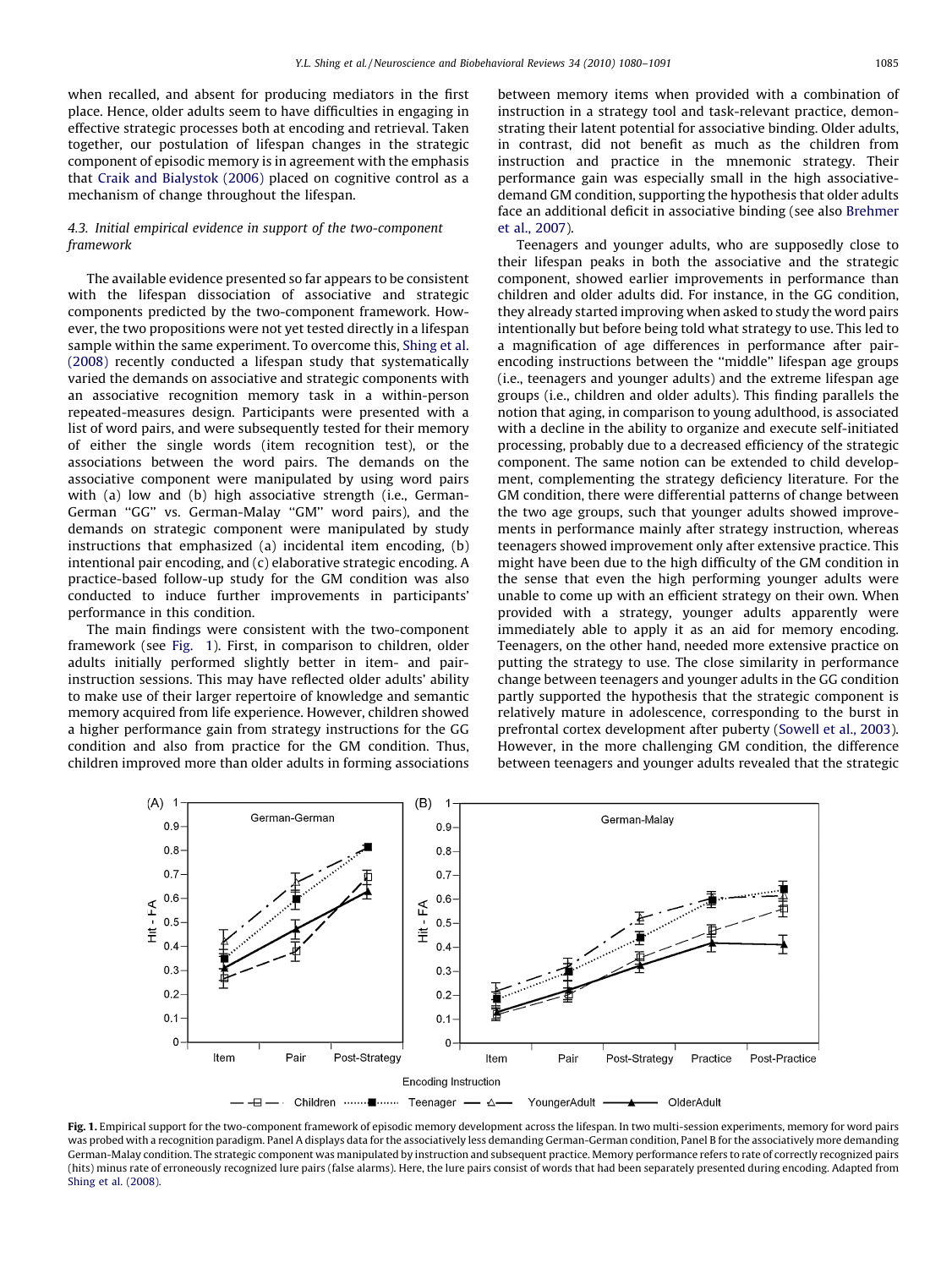component continues to undergo protracted development until adulthood.

# 5. Directions for future research

The review above demonstrated that behavioral, neuroanatomical, and neurofunctional evidence supports the premise that episodic memory functioning requires the interactive operation of associative and strategic components, and that the two components of episodic memory follow different lifespan trajectories, leading to predictable patterns of age-related differences in episodic memory performance. However, the exact nature in which the components of the MTL-PFC network develop throughout the lifespan and how they interact to support memory functioning remains unclear.

A major task for future research is to comprehensively chart the ontogeny of the two components, testing and refining the guiding propositions of the framework. For the age periods of childhood and adolescence, the hypothesized lead–lag relation between the two components, with the strategic component trailing behind the associative component, has received some consistent support at both the behavioral and the neural level of analysis (e.g., [Brehmer](#page-9-0) [et al., 2007; Shing et al., 2008; Ofen et al., 2007\)](#page-9-0). Turning to the other end of the human lifespan, it is not known at this point whether (a) declines in the strategic component precede declines in the associative component, or vice versa; and whether (b) declines in the associative component are as normative as declines in the strategic component, or foreshadow, to some degree at least, the later onset of dementia (cf. Bäckman et al., 2005; Buckner, [2004\)](#page-9-0).

Furthermore, just as cognitive control does not refer to a unitary process, memory-related strategic processes (at encoding and retrieval) likely follow somewhat different developmental trajectories. Depending on the specific control demands of the task at hand, performance may become fully functional at earlier (i.e., late adolescence) or later (i.e., young adulthood) time points in the course of ontogeny. Compared to older adults, the manifestation of deficiency in the strategic component may also take different forms in childhood. In the [Shing et al. \(2008\)](#page-10-0) study described above, a pronounced lifespan dissociation in the error patterns was revealed when the hit and false alarm rates were inspected separately. Compared to children and younger adults, older adults consistently showed greater difficulties in rejecting rearranged pairs that were made of studied words taken from different word pairs at encoding. Furthermore, a comparison of effect sizes suggests that the age differences in false-alarm rates for rearranged pairs were especially pronounced in the GM condition.

Children, on the other hand, mainly showed lower hit rates than younger and older adults in both the GG and GM conditions before strategy instruction. However, in contrast to older adults' tendency for false alarms, this age difference was eliminated after strategy instruction and practice, again reflecting children's latent potential in associative binding after initial strategic deficiencies have been overcome. Taken together, the lifespan comparisons suggest that the nature of memory difficulties children have is different from those of older adults. As rejecting the rearranged pairs puts particularly high demands on controlled processing during retrieval to overcome response tendencies triggered by familiarity signals, older adults' high false-alarm rate may have resulted from a reduction in distinctiveness of memory traces stemmed from deficiency in the associative component in combination with less efficient strategic control at retrieval. This is why the inclusion of older adults helps to elucidate the particular characteristics of episodic memory in children, and vice versa. In addition, the goal for future research is to move the level of explanation from components to mechanisms, including a better understanding of specific associative and strategic processes and their lifespan developmental trajectories.

Finally, in this review, we focused on young and old adulthood and said little about middle adulthood, primarily because most large-scale longitudinal investigations suggest that episodic memory decrements before age 60 are relatively small (e.g., Rönnlund et al., 2005; Schaie, 1996). However, this does not rule out that relevant neural changes take place before behavioral changes become evident. For instance, even though senescence may take a greater and earlier toll on the strategic than on the associative component, this physiological loss may not manifest itself in behavior for quite some time because prefrontal regions may offer more room for compensatory reorganization than MTL structures. The inclusion of middle age in neuroimaging studies can potentially provide an estimate of whether the functional brain changes that are evident in older adults can already be tracked in younger ages. It is worth noting that physiological changes in relevant brain structures, as observed by [Raz et al.](#page-10-0) [\(2005\),](#page-10-0) often seem to be gradual and discernible in early and middle adulthood, whereas behavioral changes are more curvilinear, or threshold-like in shape, and tend to commence at later ages (e.g., de Frias et al., 2007; Rönnlund et al., 2005). Longitudinal investigations that combine neural and behavioral levels of analysis will help to determine whether there is a shift in brain activity between childhood and old age despite behavioral stability, whether differences in brain activity accelerate with increasing age and coincide with memory decline in old age, or both.

To add further complexity to the issue, the interactions within the MTL–PFC network differ between memory formation and memory retrieval, and these memory modes are rarely fully separated, as encoding also elicits retrieval, and vice versa. With new lines of evidence emerging from developmental, aging, and brain imaging studies, future research that combines insights from these domains of inquiry may contribute to attaining a more comprehensive picture of episodic memory functioning. In the last section, we identify three main lines of inquiry that may move research closer towards this goal.

#### 5.1. Encoding differences in children and older adults

Based on the two-component framework, we suggest that extensive periods of memory development during middle childhood can be characterized as primarily reflecting changes in frontal areas and their interactions with MTL areas. Along these lines, initial attempts have been made to delineate how the late maturation of the PFC (but not MTL) alters the brain activation patterns representing effective encoding [\(Ofen et al., 2007\)](#page-10-0). An important issue to pursue is to derive a better understanding of the exact functions of increasing PFC activation, and to examine the extent to which PFC engagement can be facilitated by explicit instructions and training. It has been shown that children possess greater potential than older adults for improving episodic memory performance through strategy training and subsequent practice ([Brehmer et al., 2007; Shing et al., 2008\)](#page-9-0). Based on the twocomponent model, and in line with the findings reported by [Ofen et](#page-10-0) [al. \(2007\)](#page-10-0), we predict that improvements in episodic memory performance induced by strategy training are accompanied by enhanced activation in PFC regions in general, and stronger connectivity between PFC and MTL in particular. The effects of training may also be more durable in children than in older adults because task-induced PFC activation and PFC maturation support each other. Behavioral evidence on lifespan age differences in maintenance of skilled memory performance over a period of 11 months support this prediction [\(Brehmer et al., 2008\)](#page-9-0), but relevant imaging evidence has not yet been obtained.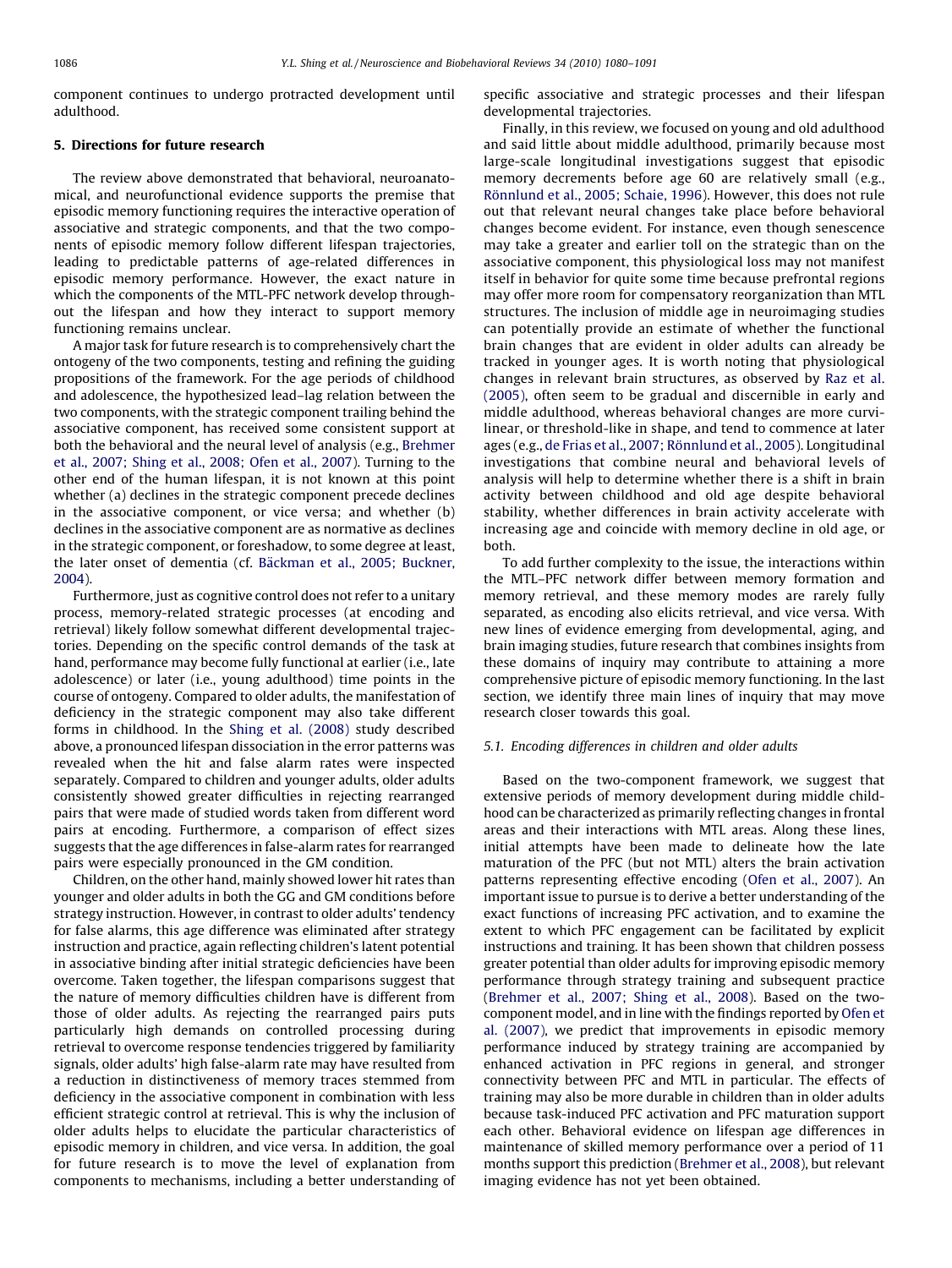The aging field has gathered relatively extensive information about how memory encoding changes in old age. With respect to medio-temporal structures, [Wilson et al. \(2006\)](#page-11-0) postulated that age-related memory impairments may emerge from the failure to encode new contexts in ways that are sufficiently distinct from already-stored memories (see also [Li et al., 2005\)](#page-10-0). Specifically, in the aged hippocampus, the dentate gyrus may be deficient in resolving and separating new input patterns, coupled with the auto-associative fibers of layer CA3 being overly entrenched in pattern completion. Together, these specific alterations may result in weakened processing of new information and over-strengthening of previously stored patterns. Therefore, encoding processes in older adults may rely too heavily on the integration of new information with the abundant number of stored patterns. These conjectures remain to be validated in human research.

Interestingly, the age-related reduction in activity observed in posterior areas of the brain is often coupled with increased frontal activity [\(Davis et al., 2008\)](#page-9-0). For example, using event-related fMRI to investigate age differences in subsequent memory for pictures, [Gutchess et al. \(2005\)](#page-9-0) observed reduced activity in bilateral MTL regions but greater subsequent memory effects in bilateral PFC regions for older than for younger adults (see also [Morcom et al.,](#page-10-0) [2003](#page-10-0)). [Grady et al. \(2003\)](#page-9-0) examined the functional connectivity of the hippocampus during encoding of words and objects in younger and older adults. In younger adults, connectivity among hippocampus, ventral PFC, and visual cortices during encoding supported subsequent recognition, while in older adults, connectivity among hippocampus, dorsolateral PFC, and parietal regions supported memory. Increased activation may indicate a failure to appropriately engage specialized regions, reflecting dedifferentiation in processing [\(Lindenberger and Baltes, 1997; Logan et al., 2002\)](#page-10-0). Alternatively, as suggested by [Cabeza \(2002\),](#page-9-0) additional PFC activation in older adults, assumed to indicate additional strategic effort, may reflect attempts to compensate for deficient MTL activation. In other words, older adults show a shift in cognitive resources, from more perceptually based processes to those involved in executive and organizational functions (see also [Dennis et al., 2008\)](#page-9-0). Taken together, additional recruitment of PFC in older adults may be a compensatory reaction to normal aging that, if successful, may attenuate the adverse consequences of normal aging, or a primary sign of senescence, reflecting a decreasing ability to activate the brain in a selective and task-appropriate manner.

Note that these options are not mutually exclusive but may coexist and influence each other, creating a need for within-subject experimental and longitudinal designs to disentangle their causal contributions to the dedifferentiation phenomenon. Interestingly, a compensation account suggests that older adults rely more on frontal regions for cognitive processing, but aging itself leads to a reduction in frontal resources. Emerging evidence from the working memory literature may help to resolve this paradox. Several studies [\(Mattay et al., 2006; Reuter-Lorenz and Cappell,](#page-10-0) [2008\)](#page-10-0) suggest that older adults may recruit more neural resources to achieve computational output equivalent to that of older adults, and this compensatory activation may be effective at lower levels of task demand. However, as demand increases, a resource ceiling is reached in older adults, leading to frontal underactivation and impaired performance. Therefore, an important next step is to delineate the relative merits of the two accounts by examining functional activation and connectivity within individuals, taking a closer look at the contribution of inter- and intra-individual differences in performance in relation to varying task difficulty (e.g., [Mattay et al., 2006](#page-10-0)), task instruction, and training (e.g., [Erickson et al., 2007](#page-9-0)).

Interestingly, the findings of dedifferentiation in aging stand in contrast to child neuroimaging studies that suggest child development is accompanied by changes towards more differentiated patterns of brain activation, including enhanced activation in critical regions, attenuation in others, as well as shifts in lateralization (e.g., Durston et al., 2006; Müller et al., 2009). These changes can be described as resulting in more focal and less diffuse brain activation as children grow into adulthood, such that the activation patterns seen during one type of cognitive task show less overlap with the pattern of neural activation when performing a different task. These findings fit quite well with an interactive specialization framework ([Johnson, 2001; Schaie, 1965; Werner,](#page-10-0) [1957\)](#page-10-0). In this sense, during development, processing pathways go through an experience-dependent process of fine-tuning such that specific regions become increasingly specialized. With development, pathways that function partially at early stages shape subsequent changes, leading to refinements in interactions within functional neural circuitries.

Taken together, an interesting line of future research is to compare and contrast the structure and function of neural reorganization across the lifespan. In this light, mixed-block, event-related functional magnetic resonance imaging (fMRI) designs [\(Donaldson et al., 2001](#page-9-0)) may be used to isolate blockrelated, sustained neural activities from trial-related, transient ones across age groups as these processes may follow different patterns for different age groups. For children, starting from middle childhood, development in episodic memory may be characterized by (1) increases in transient recruitment of task-relevant PFC neural resources (e.g., ventrolateral PFC for semantic elaboration) that signify increases in engagement of effective encoding at the trial level; (2) reductions in transient nonselective recruitment of frontal neural resources that signify specialization of neural processes and/or lower cognitive demand; and (3) increases in sustained PFC neural activity that signify an increased ability to sustain attention over time. On the other hand, the aging memory system may undergo changes characterized by (1) a decreased transient engagement of the hippocampus; (2) an increased transient recruitment of frontal neural resources that are tangential to task requirements but support semantic processes; and (3) a decline in sustained activity in PFC signifying age-related deficits in sustained attention ([Dennis et al., 2007\)](#page-9-0).

#### 5.2. Retrieval differences in children and older adults

Processes engaged during remembering can be conceptualized in two classes. The first class is associated with top-down strategic processes engaged during the search for the appropriate information, whereas the second is associated with the representation of the reconstructed memory content. Frontal regions may interact with posterior regions, such as the parietal cortex and MTL, thereby providing top-down control for the reconstruction of retrieval content (e.g., [Rugg and Wilding, 2000; Wheeler and Buckner,](#page-10-0) [2003\)](#page-10-0). As discussed above, these interactions map nicely onto the strategic–associative distinction.

The efficiency and nature of retrieval operations change markedly with age. During childhood, the development of efficient retrieval processes continuously increases from 4 to 12 years of age ([Schneider and Pressley, 1997](#page-10-0)). The spontaneous use of simple retrieval strategies (e.g., use of external associative cues) can already be observed in the kindergarten years. The use of more complex retrieval strategies, including reorganization of stored information and monitoring of retrieval, emerge only in middle childhood to adolescent years ([Schneider and Pressley, 1997\)](#page-10-0). This evidence, coupled with studies indicating protracted development of recollection in children, suggests that the neural mechanisms underlying developmental progression of retrieval may more strongly relate to the control operations of PFC and/or a more efficient connection between PFC and MTL regions. These conjectures remain to by tested empirically.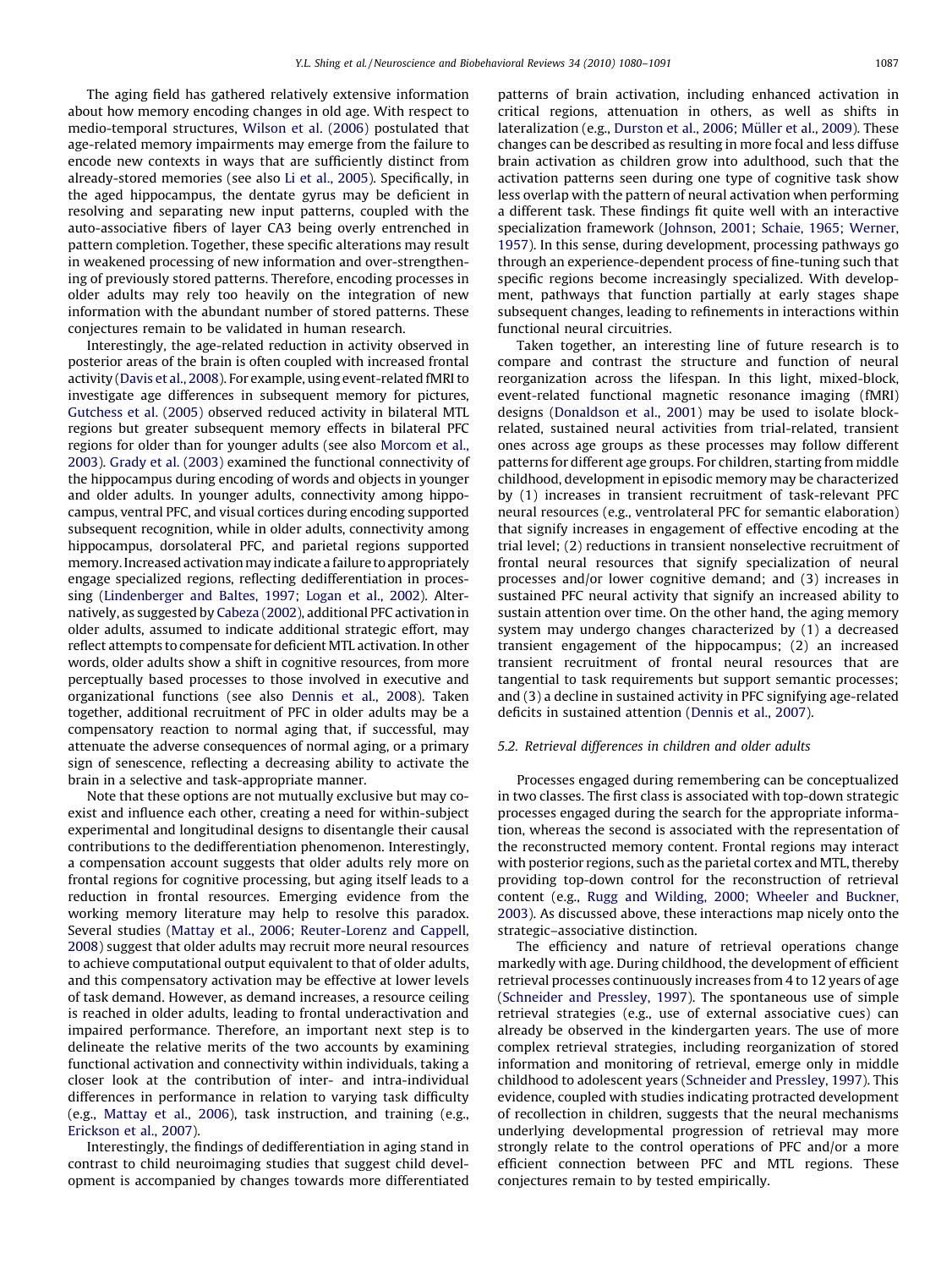At the other end of the lifespan, older adults have been shown to experience greater difficulties in monitoring the retrieval of newly learned information than younger adults (e.g., [Souchay and](#page-10-0) [Isingrini, 2004\)](#page-10-0). In the study by [Shing et al. \(2008\)](#page-10-0), older adults persisted in committing higher rates of false-alarm errors than any of the other three age groups, including children. Most interestingly, older adults also associated these false alarms with the subjective feeling of high confidence, and their disproportionate tendency to commit these errors with high confidence was resilient against instruction and extensive practice of encoding strategies ([Shing et al., 2009](#page-10-0)). [Dodson et al. \(2007\)](#page-9-0) suggest that older adults' high-confidence errors may arise from their susceptibility to erroneously associate features from separate events, so that associations based on miscombined features become subjectively indistinguishable from associations based on correctly combined features. It remains to be elucidated to what extent the erroneous association is formed at encoding and/or retrieval.

The above evidence seems to suggest that the manifestation of age differences in retrieval may be more variable among older adults than among children. Given that the two-component framework posits declines in both the strategic and associative components with age, it is conceivable that the sources of variation in aging are more numerous and diverse. Lesion and functional neuroimaging studies have associated recollection with the hippocampus (e.g., [Yonelinas, 2002\)](#page-11-0), which shows substantial and accelerated atrophy in adulthood and old age. Linking behavioral and neural evidence, functional neuroimaging studies have associated older adults' recollection deficits with reduction in hippocampal and ventral parietal cortex activity (see [Cabeza et al.,](#page-9-0) [2008\)](#page-9-0). At the same time, [Daselaar et al. \(2006\)](#page-9-0) observed an enhanced rhinal activation in older adults that was coupled with an increase in connectivity within a rhinal-frontal network, suggesting a top-down bias. In this context, it is worth noting that volume losses in entorhinal cortex differ reliably across individuals ([Raz et al., 2005\)](#page-10-0) and predict individual differences in fluid intelligence ([Raz et al., 2008](#page-10-0)). Taken together, hippocampal deficit in aging, coupled with a frontally modulated greater reliance on familiarity signals from rhinal cortex, may account for aging-related differences in retrieval processes. In sum, it appears that the neural organization of memory retrieval differs widely between children and older adults. The framework of strategic and associative components may serve as a theoretical orientation that guides future research to disentangle the differences in retrieval mechanisms across the lifespan.

# 5.3. The missing link between encoding and retrieval: consolidation across the lifespan

At this point, it is imperative to point out that although in the current framework we focus on encoding and retrieval processes for newly acquired information, lifespan differences in remote memory and the closely linked issue of consolidation also deserve consideration, as the formation of new memory episodes inevitably implies interactions between incoming information and the stored past experiences of an individual.

In this light, the mechanisms that drive memory formation and consolidation may differ profoundly between children and older adults. Relative to children, older adults have acquired extensive semantic and rich autobiographical knowledge in the course of their lives. Therefore, it is conceivable that older adults are more likely to process new information in connection to existing representations. On the other hand, children's encoding of new information may rely heavily on the creation of representations that carry a strong novelty value and may be less readily to be blended with retrieved past experiences.

According to the standard view, system level consolidation of novel information is heavily dependent on hippocampal mechanisms. By contrast, access to remotely acquired (and presumably consolidated) memory traces engages neocortical regions, including ventro-medial prefrontal regions (e.g., [Dudai, 2004; Takashima](#page-9-0) [et al., 2006](#page-9-0)). Based on the two-component framework, it is tempting to speculate that age-related changes in MTL-PFC connectivity across life period may affect memory consolidation. Accordingly, a testable hypothesis would be that the shift in fMRI activation patterns from decreasing hippocampal activation to enhanced activation in ventro-medial PFC during consolidation (e.g., [Takashima et al., 2006\)](#page-10-0) may occur earlier with increasing age. Particularly in older adults, recently acquired memory traces may become independent of the hippocampus too quickly, as they are more easily integrated in an existing knowledge network or schema (see [Fernandez and Tendolkar, 2009\)](#page-9-0). A suggestion that seems reconcilable with the observed pattern of enhanced prefrontal and reduced hippocampal activations in older adults at retrieval (e.g., [Daselaar et al., 2006](#page-9-0)). However, the fast integration and consolidation may hinder the detailed relational processing of memory contents, which may be a reason for reduced vividness of memory in older adults.

Studies of autobiographical memory, as a form of remote memory, can also be informative of memory consolidation. Remembering autobiographical memories is a complex reconstructive process consisting of episodic and semantic contents ([Rubin, 2006](#page-10-0)), and this interplay may differ for both ends of the lifespan. The role of the hippocampus in retrieval of autobiographical memory is an issue that remains to be resolved. The involvement of the strategic component, on the other hand, is clearly evident in searching, monitoring, and self-referential processes of autobiographical memory. For older adults, the recall of remote autobiographical memory likely involves more semantic or script-like components than episodic details (see [Cabeza and St.](#page-9-0) [Jacques, 2007\)](#page-9-0). It remains an open question to what degree this shift reflects a direct consequence of aging-related deterioration in hippocampus, an effect of remoteness of old memory, or a combination of both factors. For children, on the other hand, the strengthening of PFC-MTL connectivity may allow for increasingly effective and efficient consolidation across development. Therefore, not only more memories are stored, the traces may include richer features that are personally relevant. By building upon these higher quality episodic instances, autobiographical memory may develop through the gradual formation of schema and awareness about one's self ([Bauer, 2006\)](#page-9-0).

Taken together, the integration of system level consolidation and the expansion into the domain of autobiographical memory are necessary and potentially fruitful avenues towards the refinement of the two-component framework.

# 6. Closing remarks

In this article, we have proposed a two-component framework of episodic memory that is guided by the theoretical propositions of lifespan developmental theory (cf. [Baltes et al., 2006a;](#page-9-0) [Lindenberger et al., 2006\)](#page-9-0). According to the framework, children's difficulties in episodic memory primarily originate from low levels of strategic involvement, and reflect the protracted development of the PFC. Deficits in episodic memory performance among older adults, on the other hand, originate from impairments in both strategic and associative components, reflecting senescent changes in the PFC and the MTL. Initial behavioral and neural evidence, as reviewed above, support the conjectures of this framework.

The complex nature of cognitive development and aging projects a need for theoretical construction and methodological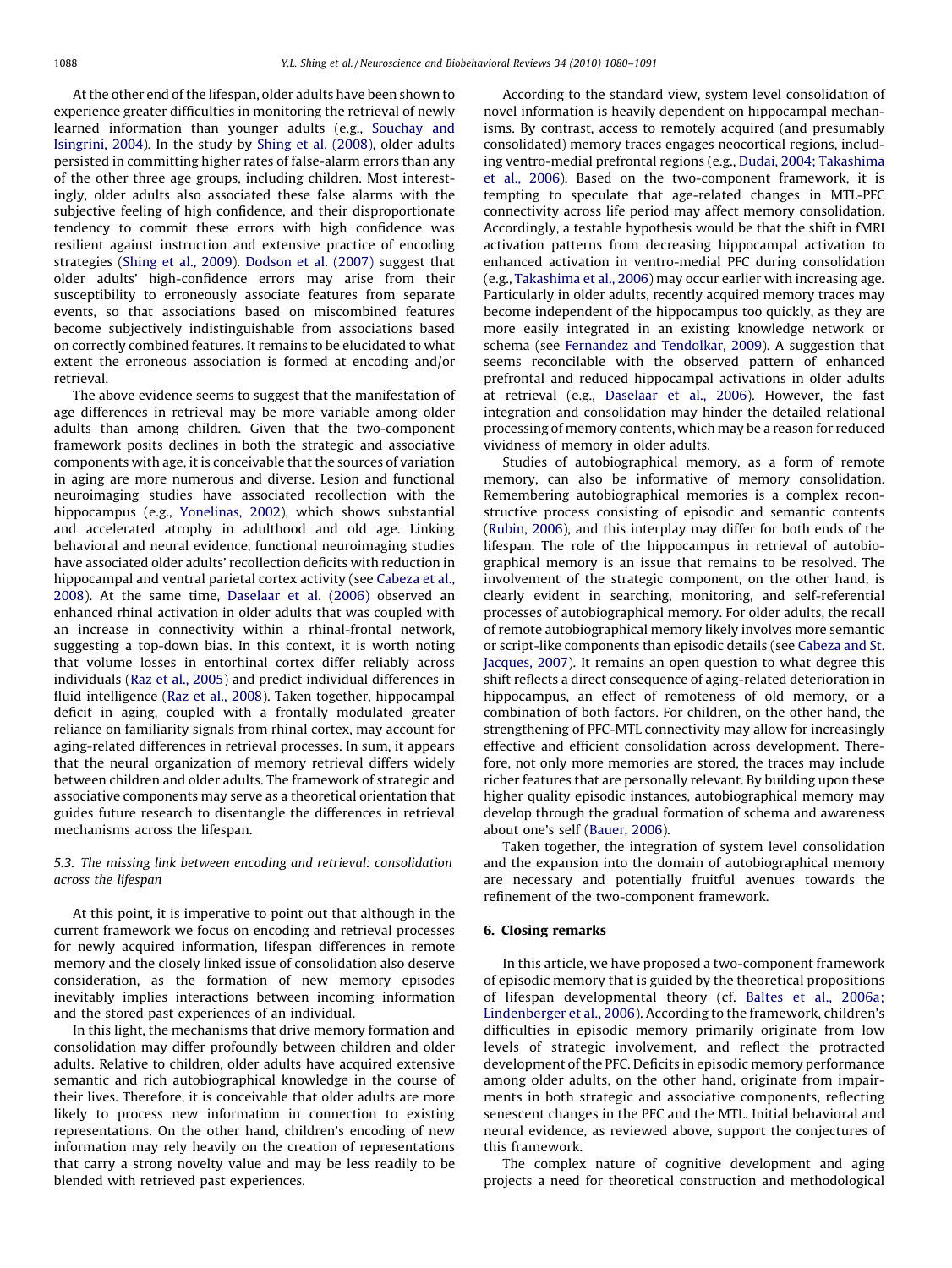<span id="page-9-0"></span>innovation crossing neural and behavioral levels of analysis. Lifespan theory posits that the study of ontogeny requires the consideration of commonalities, individual differences, and intraindividual plasticity in development. As an outlook, it would be highly desirable to implement neuroimaging designs in the context of longitudinal studies that enable comparisons of brain activity in different age groups during learning and remembering, so that both individual differences and the developmental functions of the neural reorganization of behavior can be discerned. We hope that the distinction between associative and strategic components will provide a useful conceptual framework in this endeavor.

#### Acknowledgements

This research was carried out in the context of the Research Group, ''Binding: Functional Architecture, Neuronal Correlates, and Ontogeny,'' funded by the German Research Foundation (DFG FOR 448). The authors thank Lars Bäckman, Chris Hertzog, Moshe-Naveh-Benjamin, and Hubert Zimmer for productive discussions and valuable comments.

#### References

- Achim, A.M., Lepage, M., 2005. Dorsolateral prefrontal cortex involvement in memory post-retrieval monitoring revealed in both item and associative recognition tests. Neuroimage 24, 1113–1121.
- Ackil, J.K., Zaragoza, M.S., 1995. Developmental differences in eyewitness suggestibility and memory for souce. J. Exp. Child Psychol. 60, 57–83.
- Aggleton, J.P., Brown, M.W., 2006. Interleaving brain systems for episodic and recognition memory. Trends Cogn. Sci. 10, 455–463.
- Badre, D., Wagner, A.D., 2007. Left prefrontal cortex and the cognitive control of memory. Neuropsychologia 45, 2883–2901.
- Baltes, P.B., Lindenberger, U., Staudinger, U.M., 2006a. Lifespan theory in developmental psychology. In: Damon, W., Lerner, R.M. (Eds.), Handbook of Child Psychology: Vol. 1. Theoretical Models of Human Development. Sixth ed. Wiley, New York, pp. 569–664.
- Baltes, P.B., Reuter-Lorenz, P.A., Rösler, F. (Eds.), 2006b. Lifespan Development and the Brain: The Perspective of Biocultural Co-Constructivism. Cambridge University Press, Cambridge, UK.
- Bäckman, L., Jones, S., Berger, A.-K., Jonsson Laukka, E., Small, B.J., 2005. Cognitive impairment in preclinical Alzheimer's disease: a meta-analysis. Neuropsychology 19, 520–531.
- Bauer, P.J., 2006. Constructing a past in infancy: a neuro-developmental account. Trends Cogn. Sci. 10, 175–181.
- Brainerd, C.J., Reyna, V.F., 1990. Gist in the grist: fuzzy-trace theory and the new intuitionism. Dev. Rev. 12, 164–186.
- Brainerd, C.J., Reyna, V.F., 2004. Fuzzy-trace theory and memory development. Dev. Rev. 24, 396–439.
- Brainerd, C.J., Reyna, V.F., Mojardin, A.H., 1999. Conjoint recognition. Psychol. Rev. 106, 160–179.
- Brehmer, Y., Li, S.-C., Müller, V., von Oertzen, T., Lindenberger, U., 2007. Memory plasticity across the lifespan: uncovering children's latent potential. Dev. Psychol. 43, 465–478.
- Brehmer, Y., Li, S.-C., Straube, B., Stoll, G., von Oertzen, T., Müller, V., Lindenberger, U., 2008. Comparing memory skill maintenance across the lifespan: preservation in adults, increase in children. Psychol. Aging 23, 227–238.
- Buckner, R.L., 2004. Memory and executive function in aging and AD: multiple factors that cause decline and reserve factors that compensate. Neuron 44, 195– 208.
- Buckner, R.L., Wheeler, M.E., 2001. The cognitive neuroscience of remembering. Nat. Rev. Neurosci. 2, 624–634.
- Cabeza, R., 2002. Hemispheric asymmetry reduction in older adults: the HAROLD model. Psychol. Aging 17, 85–100.
- Cabeza, R., Ciaramelli, E., Olson, I.R., Moscovitch, M., 2008. The parietal cortex and episodic memory: an attentional account. Nat. Rev. Neurosci. 9, 613–625.
- Cabeza, R., Nyberg, L., 2000. Imaging cognition II: an empirical review of 275 PET and fMRI studies. J. Cognitive Neurosci. 12, 1–47.
- Cabeza, R., Nyberg, L., Park, D.C. (Eds.), 2004. Cognitive Neuroscience of Aging: Linking Cognitive and Cerebral Aging. Oxford University Press, New York.
- Cabeza, R., St. Jacques, P., 2007. Functional neuroimaging of autobiographical memory. Trends Cogn. Sci. 11, 219–227. Chalfonte, B.L., Johnson, M.K., 1996. Feature memory and binding in young and
- older adults. Mem. Cognition 24, 403–416. Cohen, N.J., Eichenbaum, H., 1993. Memory, Amnesia, and the Hippocampal System.
- MIT Press, Cambridge, MA.
- Cowan, N., Naveh-Benjamin, M., Kilb, A., Saults, J.S., 2006. Life-span development of visual working memory: when is feature binding difficult. Dev. Psychol. 42, 1089–1102.
- Craik, F.I.M., 1986. A functional account of age differences in memory. In: Klix, F., Hagendorf, H. (Eds.), Human Memory and Capabilities: Mechanisms and Performances. Elsevier, Amsterdam, pp. 409–422.
- Craik, F.I.M., Bialystok, E., 2006. Cognition through the lifespan: mechanisms of change. Trends Cogn. Sci. 10, 131–139.
- Craik, F.I.M., Lockhart, R.S., 1972. Levels of processing: a framework for memory research. J. Verb. Learn. Verb. Behav. 11, 671–684.
- Craik, F.I.M., McDowd, J.M., 1987. Age differences in recall and recognition. J. Exp. Psychol. Learn. 13, 474–479.
- Crone, E.A., Donohue, S.E., Honomichl, R., Wendelken, C., Bunge, S.A., 2006. Brain regions mediating flexible rule use during development. J. Neurosci. 26, 11239– 11247.
- Cycowicz, Y.M., Friedman, D., Duff, M., 2003. Pictures and their colors: what do children remember. J. Cognitive Neurosci. 150, 759–768.
- Cycowicz, Y.M., Friedman, D., Snodgrass, J.G., Duff, M., 2001. Recognition and source memory for pictures in children and adults. Neuropsychologia 39, 255–267.
- Daselaar, S.M., Fleck, M.S., Dobbins, I.G., Madden, D.J., Cabeza, R., 2006. Effects of healthy aging on hippocampal and rhinal memory functions: an event-related fMRI study. Cereb. Cortex 16, 1771–1782.
- Daselaar, S.M., Veltman, D.J., Rombouts, S.A.R.B., Raaijmakers, J.G.W., Jonker, C., 2003. Deep processing activates the medial temporal lobe in young but not in old adults. Neurobiol. Aging 24, 1005–1011.
- Davachi, L., 2006. Item, context and relational episodic encoding in humans. Curr. Opin. Neurobiol. 16, 693–700.
- Davachi, L., Wagner, A.D., 2002. Hippocampal contributions to episodic encoding: insights from relational and item-based learning. J. Neurophysiol. 88, 982–990.
- Davidson, M.S., Amso, D., Anderson, L.C., Diamond, A., 2006. Development of cognitive control and executive functions from 4 to 13 years: evidence from manipulations of memory, inhibition, and task switching. Neuropsychologia 44, 2037–2078.
- Davis, S.W., Dennis, N.A., Daselaar, S.M., Fleck, M.S., Cabeza, R., 2008. Que PASA? The posterior–anterior shift in aging. Cereb. Cortex 18, 1201–1209.
- de Frias, C.M., Lovden, M., Lindenberger, U., Nilsson, L.G., 2007. Revisiting the dedifferentiation hypothesis with longitudinal multi-cohort data. Intelligence 35, 381–392.
- Dennis, N.A., Daselaar, S.M., Cabeza, R., 2007. Effects of aging on transient and sustained successful memory encoding activity. Neurobiol. Aging 28, 1749– 1758.
- Dennis, N.A., Hayes, S.M., Prince, S.E., Madden, D.J., Huettel, S.A., Cabeza, R., 2008. Effects of aging on the neural correlates of successful item and source memory encoding. J. Exp. Psychol. Learn. 34, 791–808.
- Dodson, C.S., Bawa, S., Krueger, L.E., 2007. Aging, metamemory, and high-confidence errors: a misrecollection account. Psychol. Aging 22, 122–133.

Donaldson, D.I., Peterson, S.E., Ollinger, J.M., Buckner, R.L., 2001. Dissociating state and item components of recognition memory during fMRI. Neuroimage 13, 129–142.

- Dudai, Y., 2004. The neurobiology of consolidations, or, how stable is the engram? Annu. Rev. Psychol. 55, 51–86.
- Dunlosky, J., Hertzog, C., 1998. Aging and deficits in associative memory: what is the role of strategy production? Psychol. Aging 13, 597–607.
- Dunlosky, J., Hertzog, C., Powell-Moman, A., 2005. The contribution of mediatorbased deficiencies to age differences in associative learning. Devel. Psychol. 41, 389–400.
- Durston, S., Davidson, M.C., Tottenham, N., Galvan, A., Spicer, J., Fossella, J.A., Casey, B.J., 2006. A shift from diffuse to focal cortical activity with development. Dev. Sci. 9, 1–20.
- Eichenbaum, H., 2002. The Cognitive Neuroscience of Memory: An Introduction. Oxford University Press, New York.
- Erickson, K.I., Colcombe, S.J., Wadhwa, R., Bherer, L., Peterson, M.S., Scalf, P.E., Kim, J.S., Alvarado, M., Kramer, A.F., 2007. Training-induced plasticity in older adults: effects of training on hemispheric asymmetry. Neurobiol. Aging 28, 272–283.
- Fernandez, G., Tendolkar, I., 2009. Declarative memory consolidation. In: Rösler, F., Ranganath, C., Röder, B., Kluwe, R.H. (Eds.), Neuroimaging of Human Memory: Linking Cognitive Processes to Neural Systems. Oxford University Press, New York, pp. 109–125.
- Fletcher, P.C., Henson, R.N., 2001. Frontal lobes and human memory: insights from functional neuroimaging. Brain 124, 849–881.
- Fletcher, P.C., Shallice, T., Dolan, R.J., 1998. The functional role of prefrontal cortex in episodic memory: I. Encoding. Brain 121, 1239–1248.
- Foley, M.A., Johnson, M.K., 1985. Confusions between memories for performed and imagined actions: a developmental comparison. Child Dev. 56, 1145–1155.
- Gathercole, S.E., 1998. The development of memory. J. Child Psychol. Psyc. 39, 3–27. Ghetti, S., Angelini, L., 2008. The development of recollection and familiarity in childhood and adolescence: evidence from the dual-process signal detection model. Child Dev. 79, 339–358.
- Gogtay, N., Nugent, T.F.I., Herman, D.H., Ordonez, A., Greenstein, D., Hayashi, K.M., Clasen, L., Toga, A.W., Giedd, J.N., Rapoport, J.L., Thompson, P.L., 2006. Dynamic mapping of normal human hippocampal development. Hippocampus 16, 664– 672.
- Grady, C.L., McIntosh, A.R., Craik, F.I.M., 2003. Age-related differences in the functional connectivity of the hippocampus during memory encoding. Hippocampus 13, 572–586.
- Gutchess, A.H., Welsh, R.C., Hedden, T., Bangert, A., Minear, M., Liu, L.L., Park, D.C., 2005. Aging and the neural correlates of successful picture encoding: frontal activations compensate for decreased medial-temporal activity. J. Cognitive Neurosci. 17, 84–96.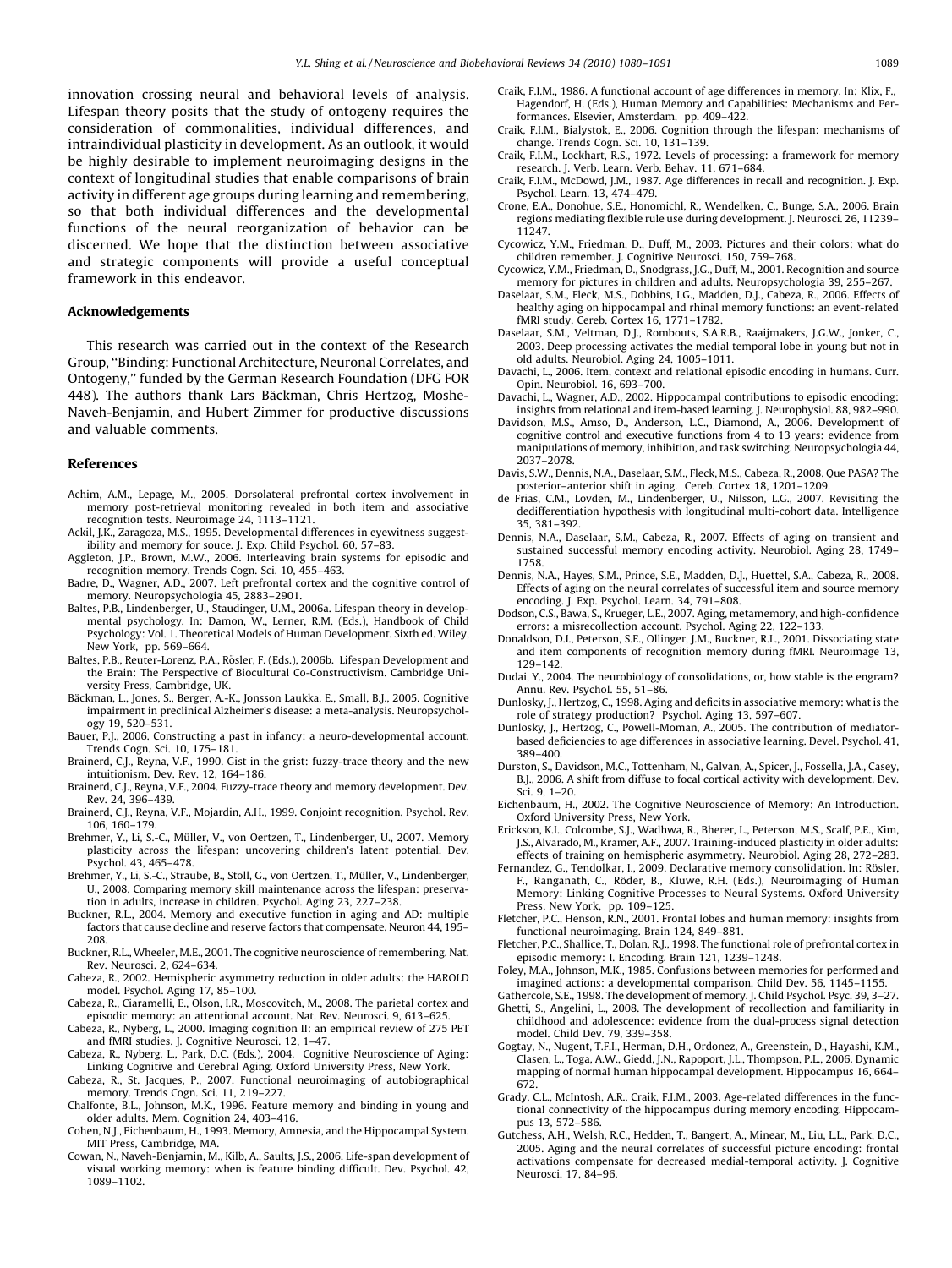- <span id="page-10-0"></span>Healy, M.R., Light, L.L., Chung, C., 2005. Dual-process models of associative recognition in young and older adults: evidence from receiver operating characteristics. J. Exp. Psychol. Learn. 31, 768–788.
- Jacoby, L.L., Hay, J.F., 1998. Age-related deficits in memory: theory and application. In: Conway, M.A., Gathercole, S.E., Cornoldi, C. (Eds.), Theories of Memory. Psychology Press, Hove, UK, pp. 111–134.
- Johnson, M.H., 2001. Functional brain development in humans. Nat. Rev. Neurosci. 2, 475–483.
- Johnson, M.K., Hashtroudi, S., Lindsay, D.S., 1993. Source monitoring. Psychol. Bull. 114, 3–28.
- Kausler, D.H., 1994. Learning and Memory in Normal Aging. Academic Press, New York.
- Kramer, J.H., Rosen, H.J., Du, A.T., Schuff, N., Hollnagel, C., Weiner, M.W., Miller, B.L., Delis, D.C., 2005. Dissociations in hippocampal and frontal contributions to episodic memory performance. Neuropsychology 19, 799–805.
- Li, S.-C., Naveh-Benjamin, M., Lindenberger, U., 2005. Aging neuromodulation impairs associative binding: a neurocomputational account. Psychol. Sci. 16, 445–450.
- Lindenberger, U., 2001. Lifespan theories of cognitive development. In: Smelser, N.J., Baltes, P.B. (Eds.), International Encyclopedia of the Social and Behavioral Sciences. Elsevier Science, Oxford, UK, pp. 8848-8854.
- Lindenberger, U., Baltes, P.B., 1997. Intellectual functioning in old and very old age: cross-sectional results from the Berlin Aging Study. Psychol. Aging 12, 410–432.
- Lindenberger, U., Li, S.-C., Bäckman, L., 2006. Delineating brain–behavior mappings across the lifespan: substantive and methodological advances in developmental neuroscience. Neurosci. Biobehav. R 30, 713–717.
- Lindsay, D.S., Johnson, M.K., Kwon, P., 1991. Developmental changes in memory source monitoring. J. Exper. Child Psychol. 52, 297-318.
- Logan, J.M., Sanders, A.L., Snyder, A.Z., Morris, J.C., Buckner, R.L., 2002. Underrecruitment and nonselective recruitment: dissociable neural mechanisms associated with aging. Neuron 33, 827–840.
- Luck, S.J., Vogel, E.K., 1997. The capacity of visual working memory for features and conjunctions. Nature 390, 279–281.
- Mattay, V.S., Fera, F., Tessitore, A., Hariri, A.R., Berman, K.F., Das, S., Berman, K.F., Das, S., Meyer-Lindenberg, A., Goldberg, T.E., Callicott, J.H., Weinberger, D.R., 2006. Neurophysiological correlates of age-related changes in working memory capacity. Neurosci. Lett. 392, 32–37.
- McIntosh, A.R., Nyberg, L., Bookstein, F.L., Tulving, E., 1997. Differential functional connectivity of prefrontal and medial temporal cortices during episodic memory retrieval. Human Brain Mapp. 5, 323–327.
- Miller, E.K., Cohen, J.D., 2001. An integrative theory of prefrontal cortex function. Ann. Rev. Neurosci. 24, 167–202.
- Mitchell, K.J., Johnson, M.K., Raye, C.L., D'Esposito, M., 2000. fMRI evidence of agerelated hippocampal dysfunction in feature binding in working memory. Cognitive Brain Res. 10, 197–206.
- Morcom, A.M., Good, C.D., Frackowiak, R.S.J., Rugg, M.D., 2003. Age effects on the neural correlates of successful memory encoding. Brain 126, 213–229.
- Moscovitch, M., 1992. Memory and working-with-memory: a component process model based on modules and central systems. J. Cognitive Neurosci. 4, 257– 267.
- Moscovitch, M., Nadel, L., Winocur, G., Gilboa, A., Rosenbaum, R.S., 2006. The cognitive neuroscience of remote episodic, semantic and spatial memory. Curr. Opin. Neurobiol. 16, 179–190.
- Müller, V., Gruber, W., Klimesch, W., Lindenberger, U., 2009. Lifespan differences in cortical dynamics of auditory perception. Dev. Sci. 12, 839–853.
- Murre, J.M.J., Wolters, G., Raffone, A., 2006. Binding in working memory and longterm memory: towards an integrated model. In: Zimmer, H.D., Mecklinger, A., Lindenberger, U. (Eds.), Handbook of Binding and Memory: Perspectives from Cognitive Neuroscience. Oxford University Press, Oxford, UK, pp. 221– 250.
- Naveh-Benjamin, M., 2000. Adult age differences in memory performance: tests of an associative deficit hypothesis. J. Exp. Psychol. Learn. 26, 1170–1187.
- Naveh-Benjamin, M., Brav, T.K., Levy, O., 2007. The associative memory deficit of older adults: the role of strategy utilization. Psychol. Aging 22, 202–208.
- Nelson, C.A., 2001. The ontogeny of human memory: a cognitive neuroscience perspective. In: Johnson, M.H., Munakata, Y., Gilmore, R.O. (Eds.), Brain Development and Cognition: A Reader. Blackwell Publishing, Oxford, UK, pp. 151– 178.
- Norman, K.A., Schacter, D.L., 1997. False recognition in younger and older adults: exploring the characteristics of illusory memories. Mem. Cognition 25, 838– 848.
- O'Reilly, R.C., Norman, K.A., 2002. Hippocampal and neocortical contributions to memory: advances in the complementary learning systems framework. Trends Cogn. Sci. 6, 505–510.
- Ofen, N., Kao, Y.-C., Sokol-Hessner, P., Kim, H., Whitfield-Gabrieli, S., Gabrieli, J.D.E., 2007. Development of the declarative memory system in the human brain. Nat. Neurosci. 10, 1198–1205.
- Old, S.R., Naveh-Benjamin, M., 2008. Differential effects of age on item and associative measures of memory: a meta-analysis. Psychol. Aging 23, 104–118.
- Otten, L.J., Rugg, M.D., 2001. Task-dependency of the neural correlates of episodic encoding as measured by fMRI. Cereb. Cortex 11, 1150–1160.
- Paller, K.A., Wagner, A.D., 2002. Observing the transformation of experience into memory. Trends Cogn. Sci. 6, 93–102.
- Park, D.C., Gutchess, A.H., 2005. Long-term memory and aging: a cognitive neuroscience perspective. In: Cabeza, R., Nyberg, L., Park, D.C. (Eds.), Cognitive

Neuroscience of Aging: Linking Cognitive and Cerebral Aging. Oxford University Press, New York, pp. 218–245.

- Paz-Alonso, P.M., Ghetti, S., Donohue, S.E., Goodman, G.S., Bunge, S.A., 2008. Neurodevelopmental correlates of true and false recognition. Cereb. Cortex 18, 2208–2216.
- Perlmutter, M., Lange, G., 1978. A developmental analysis of recall-recognition distinctions. In: Ornstein, P.A. (Ed.), Memory Development in Children. Erlbaum, Hillsdale, NJ, pp. 243–258.
- Perner, J., Ruffman, T., 1995. Episodic memory and autonoetic consciousness: developmental evidence and a theory of childhood amnesia. J. Exper. Child Psychol. 59, 516–548.
- Poole, D.A., Lindsay, D.S., 1995. Interviewing preschoolers: effects of nonsuggestive techniques, parental couching and leading question on reports of nonexperienced events. J. Exper. Child Psychol. 60, 129–154.
- Prull, M.W., Gabrieli, J.D.E., Bunge, S.A., 2000. Age-related changes in memory: a cognitive neuroscience perspective. In: Craik, F.I.M., Salthouse, T.A. (Eds.), The Handbook of Aging and Cognition. Erlbaum, Mahwah, NJ, pp. 91–153.
- Rajah, M.N., D'Esposito, M., 2005. Region-specific changes in prefrontal function with age: a review of PET and fMRI studies on working and episodic memory. Brain 128, 1964–1983.
- Raz, N., Lindenberger, U., Ghisletta, P., Rodrigue, K.M., Kennedy, K.M., Acker, J.D., 2008. Neuroanatomical correlates of fluid intelligence in healthy adults and persons with vascular risk factors. Cereb. Cortex 18, 718–726.
- Raz, N., Lindenberger, U., Rodrigue, K.M., Kennedy, K.M., Head, D., Williamson, A., Dahle, C., Gerstorf, D., Acker, J.D., 2005. Regional brain changes in aging healthy adults: general trends, individual differences, and modifiers. Cereb. Cortex 15, 1676–1689.
- Raz, N., Rodrigue, K.M., Head, D., Kennedy, K.M., Acker, J.D., 2004. Differential aging of the medial temporal lobe: a study of a five-year change. Neurology 62, 433–438.
- Reuter-Lorenz, P.A., Cappell, K.A., 2008. Neurocognitive aging and the compensation hypothesis. Curr. Dir. Psychol. Sci. 17, 177–182.
- Rönnlund, M., Nyberg, L., Bäckman, L., Nilsson, L.-G., 2005. Stability, growth, and decline in adult life span development of declarative memory: cross-sectional and longitufinal data from a population-based study. Psychol. Aging 20, 3–18.
- Rubin, D.C., 2006. The basic-systems model of episodic memory. Perspect. Psychol. Sci. 1, 277–311.
- Rugg, M.D., Wilding, E.L., 2000. Retrieval processing and episodic memory. Trends Cogn. Sci. 4, 108–115.
- Schaie, K.W., 1965. A general model for the study of developmental problems. Psychol. Bull. 64, 92–107.
- Schaie, K.W., 1996. Intellectual Development in Adulthood: The Seattle Longitudinal Study. Cambridge University Press, New York.
- Schneider, W., Pressley, M., 1997. Memory Development Between Two and Twenty, Second ed. Erlbaum, Mahwah, NJ.
- Schneider, W., Shiffrin, R.M., 1977. Controlled and automatic human information processing: I. Detection, search, and attention. Psychol. Rev. 84, 1–66.
- Shing, Y.L., Werkle-Bergner, M., Li, S.-C., Lindenberger, U., 2008. Associative and strategic components of episodic memory: a lifespan dissociation. J. Exp. Psychol. Gen. 137, 495–513.
- Shing, Y.L., Werkle-Bergner, M., Li, S.-C., Lindenberger, U., 2009. Committing memory errors with high confidence: older adults do but children don't. Memory 17, 169–179.
- Simons, J.S., Spiers, H.J., 2003. Prefrontal and medial temporal lobe interactions in long-term memory. Nat. Rev. Neurosci. 4, 637–648.
- Singer, T., Verhaeghen, P., Ghisletta, P., Lindenberger, U., Baltes, P.B., 2003. The fate of cognition in very old age: six-year longitudinal findings in the Berlin Aging Study (BASE). Psychol. Aging 18, 318–331.
- Sluzenski, J., Newcombe, N., Kovacs, S.L., 2006. Binding, relational memory, and recall of naturalistic events: a developmental perspective. J. Exp. Psychol. Learn 32, 89–100.
- Souchay, C., Isingrini, M., 2004. Age related differences in metacognitive control: role of executive functioning. Brain Cognition 56, 89–99.
- Sowell, E.R., Peterson, B.S., Thompson, P.M., Welcome, S.E., Henkenius, A.L., Toga, A.W., 2003. Mapping cortical change across the human life span. Nat. Neurosci. 6, 309–314.
- Spencer, W.D., Raz, N., 1995. Differential effects of aging on memory for content and context: a meta-analysis. Psychol. Aging 10, 527–539.
- Squire, L.R., 2004. Memory systems of the brain: a brief history and current perspective. Neurobiol. Learn. Mem. 82, 171–177.
- Takashima, A., Petersson, K.M., Rutters, F., Temdolkar, I., Jensen, O., Zwarts, M.J., McNaughton, B.L., Fernandez, G., 2006. Declarative memory consolidation in humans: a prospective functional magnetic resonance imaging study. Proc. Natl. Acad. Sci. 103, 756–761.
- Treisman, A., 1996. The binding problem. Curr. Opin. Neurobiol. 6, 171–178.
- Tulving, E., 1972. Episodic and semantic memory. In: Tulving, E., Donaldson, W. (Eds.), Organization of Memory. Academic Press, New York, pp. 381–403.
- Underwood, B.J., 1969. Attributes of memory. Psychol. Rev. 76, 559–573.
- Warrington, E.K., Weiskrantz, L., 1982. Amnesia: a disconnection syndrome? Neuropsychologia 20, 233–248. Werkle-Bergner, M., Müller, V., Li, S.-C., Lindenberger, U., 2006. Cortical EEG
- correlates of successful memory encoding: implications for lifespan comparisons. Neurosci. Biobehav. R 30, 839–854.
- Werner, H., 1957. The concept of development from a comparative and organismic point of view. In: Harris, D.B. (Ed.), The Concept of Development: An Issue in the Study of Human Behavior. University of Minnesota Press, Minneapolis, MN, pp. 125–148.